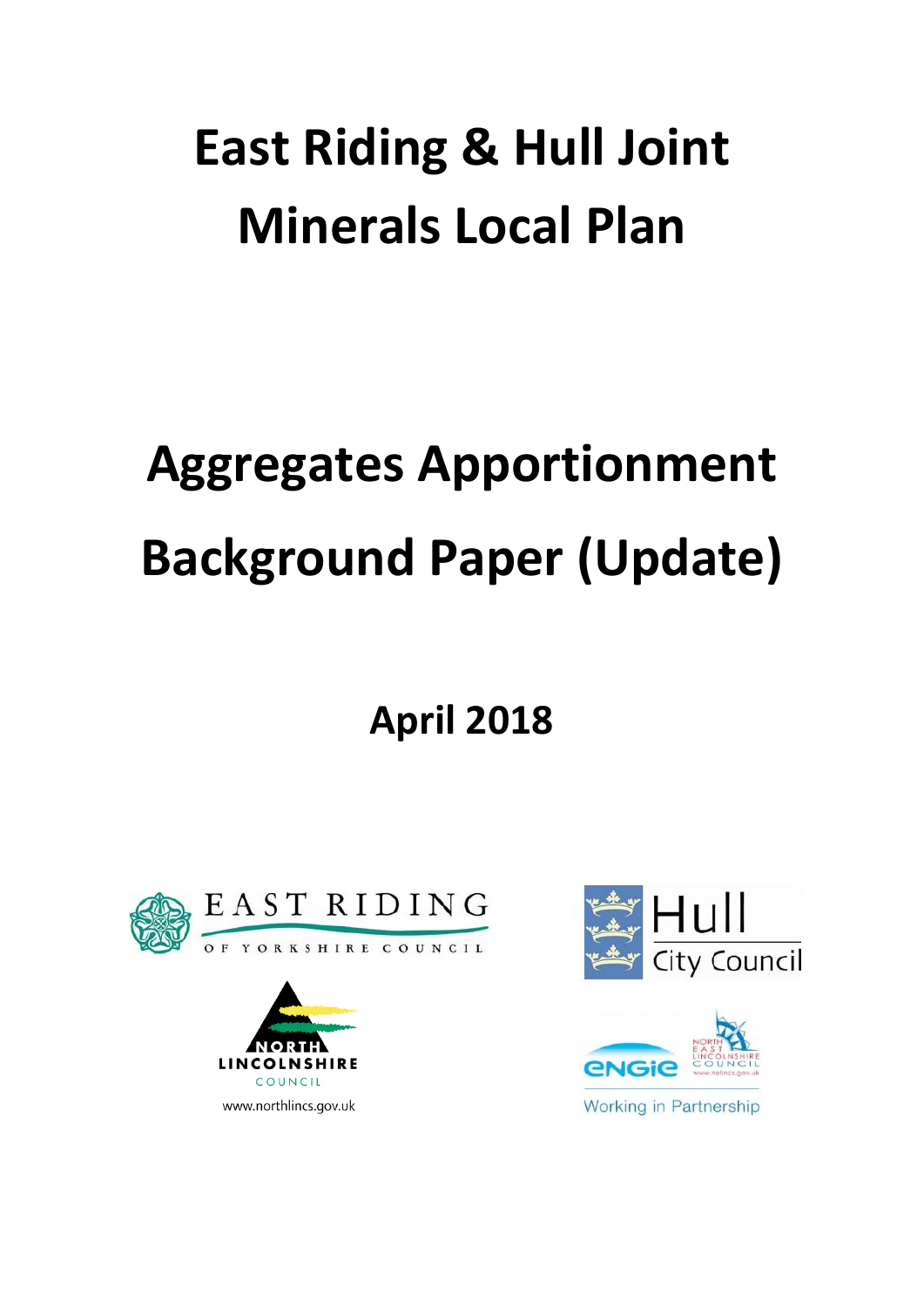#### **Contact Details**

For further information please contact:

James Durham Senior Planning Policy Officer Forward Planning, Room AS67b, County Hall, East Riding of Yorkshire Council Beverley, HU17 9BA

E-mail: james.durham@eastriding.gov.uk Tel: 01482 391750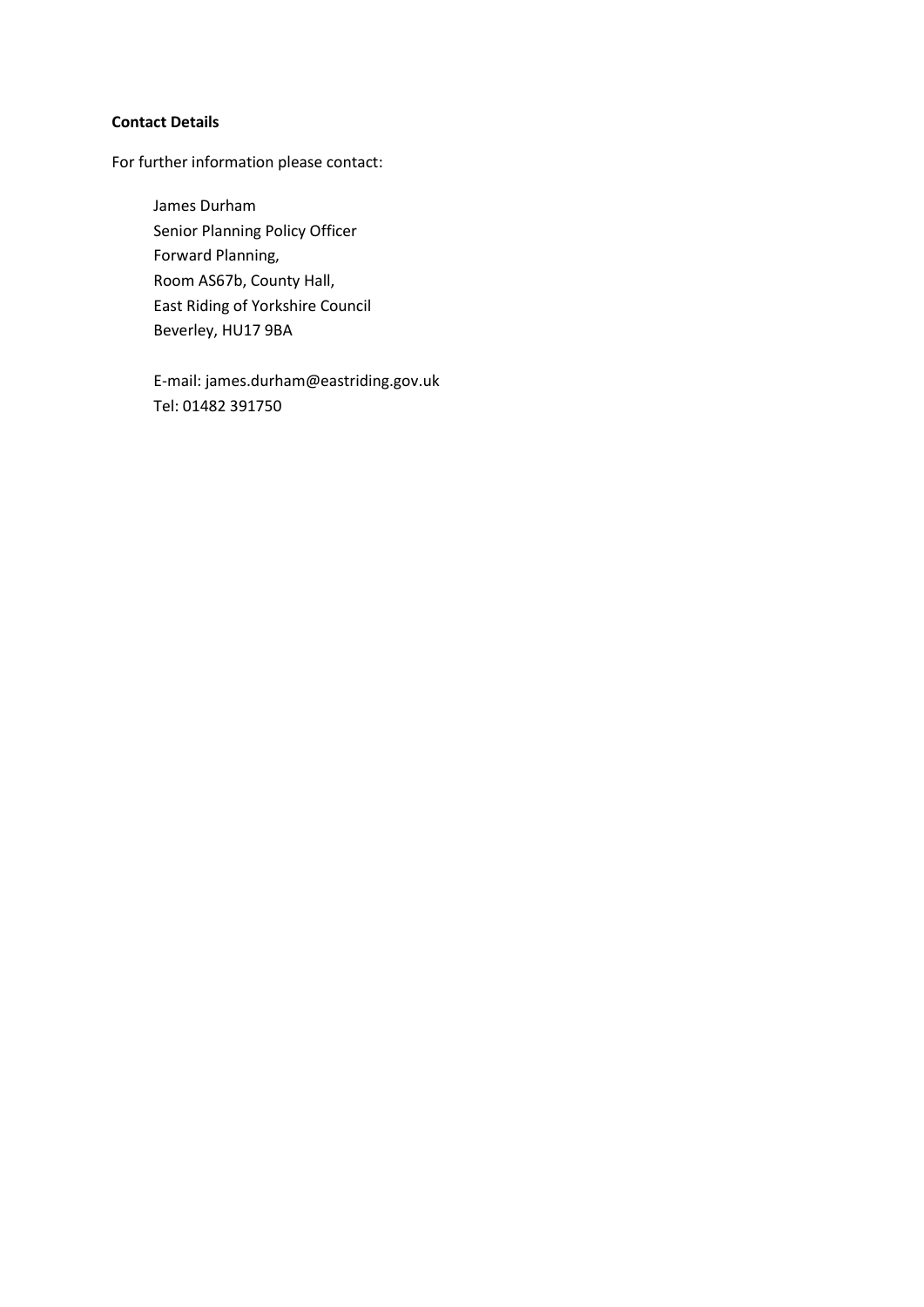### **Table of Contents**

| 1.                                                                                                                                                                                                |                                                                                            |  |  |  |
|---------------------------------------------------------------------------------------------------------------------------------------------------------------------------------------------------|--------------------------------------------------------------------------------------------|--|--|--|
| 2.                                                                                                                                                                                                | Response to the previous aggregates apportionment background paper  2                      |  |  |  |
| 3.                                                                                                                                                                                                |                                                                                            |  |  |  |
| 4.                                                                                                                                                                                                |                                                                                            |  |  |  |
|                                                                                                                                                                                                   |                                                                                            |  |  |  |
|                                                                                                                                                                                                   |                                                                                            |  |  |  |
|                                                                                                                                                                                                   |                                                                                            |  |  |  |
|                                                                                                                                                                                                   |                                                                                            |  |  |  |
|                                                                                                                                                                                                   |                                                                                            |  |  |  |
|                                                                                                                                                                                                   |                                                                                            |  |  |  |
|                                                                                                                                                                                                   | The likely draw on aggregates from other major construction and infrastructure projects 11 |  |  |  |
|                                                                                                                                                                                                   |                                                                                            |  |  |  |
| 5.                                                                                                                                                                                                |                                                                                            |  |  |  |
| 6.                                                                                                                                                                                                |                                                                                            |  |  |  |
|                                                                                                                                                                                                   | Appendix A: North Yorkshire methodology 'Uplift' in aggregate demand calculation  15       |  |  |  |
| Appendix B: YHAWP Consultation responses to a draft version of this Background Paper and the<br>Draft Humber Area Local Aggregate Assessment July 2017 (data up to 2015), the Councils' response, |                                                                                            |  |  |  |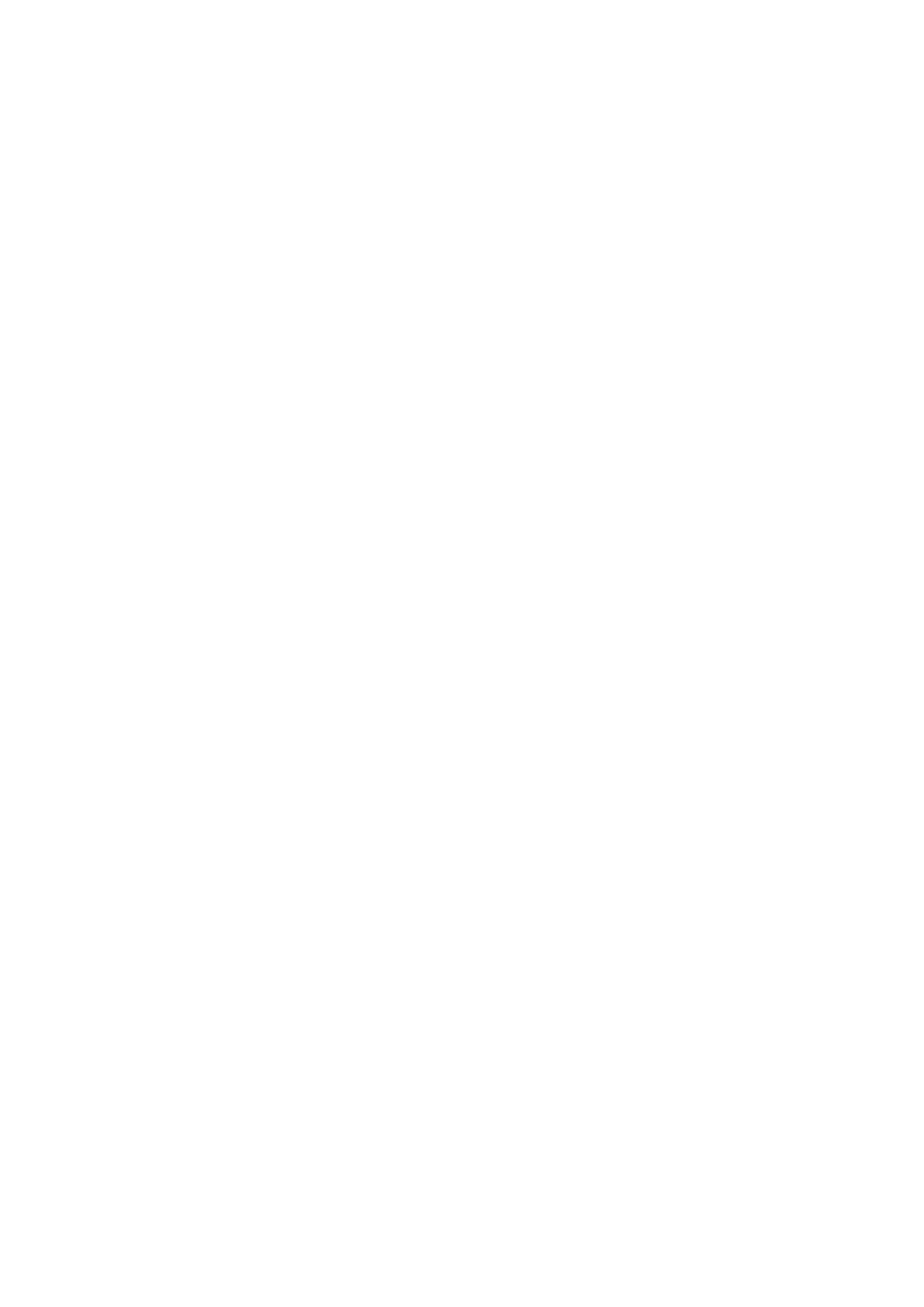#### <span id="page-4-0"></span>**1. Introduction**

- 1.1 East Riding of Yorkshire Council and Hull City Council (the Authorities) are in the process of producing a Joint Minerals Local Plan (JMLP) covering their joint Plan area. The next stage in this process will be consultation on a Proposed Submission version of the Plan.
- 1.2 To comply with the National Planning Policy Framework (NPPF), the Authorities need to make provision for a steady and adequate supply of aggregates. More specifically this means providing for land banks of at least 10 years for crushed rock and 7 years for sand and gravel over the plan period to 2033.
- 1.3 The Authorities work with North Lincolnshire Council and North East Lincolnshire Council to produce a Local Aggregates Assessment (LAA) for the Humber area. This feeds into the monitoring arrangements of the Yorkshire and Humber Aggregates Working Party (YHAWP), alongside LAAs produced by other Mineral Planning Authorities (MPA) in Yorkshire and Humber.
- 1.4 The LAA (October 2017) calculates a 10 year average of sales data for crushed rock and sand and gravel sales in line with the NPPF. It then monitors whether permitted reserves amount to a land bank of 10 years for crushed rock and 7 years for sand and gravel. The LAA neither breaks down the average sales figures nor the number of years of permitted aggregate reserves (based on average sales) down to the MPA level.
- 1.5 In order for the Joint Authorities to progress the JMLP, it is necessary to establish the average amount, or apportionment, of aggregates the joint plan area needs to provide for annually. The Humber MPAs have agreed that this is based upon separate approaches for the East Riding/Hull and North Lincolnshire/North East Lincolnshire areas. This recognises:
	- The largely separate aggregate markets with varying characteristics (such as aggregate export destinations) north and south of the Humber, due to the cost of a lorry making a round trip across the Humber Bridge; and
	- Joint working between the Joint Authorities' on the JMLP covering their combined area.
- 1.6 The approaches established by this background paper and a similar paper for the south Humber area will then be aggregated to form single 'Humber' apportionments for both sand and gravel and crushed rock aggregates for the Humber's LAA. This background paper therefore both informs and is informed by the LAA, as shown in figure 1 below.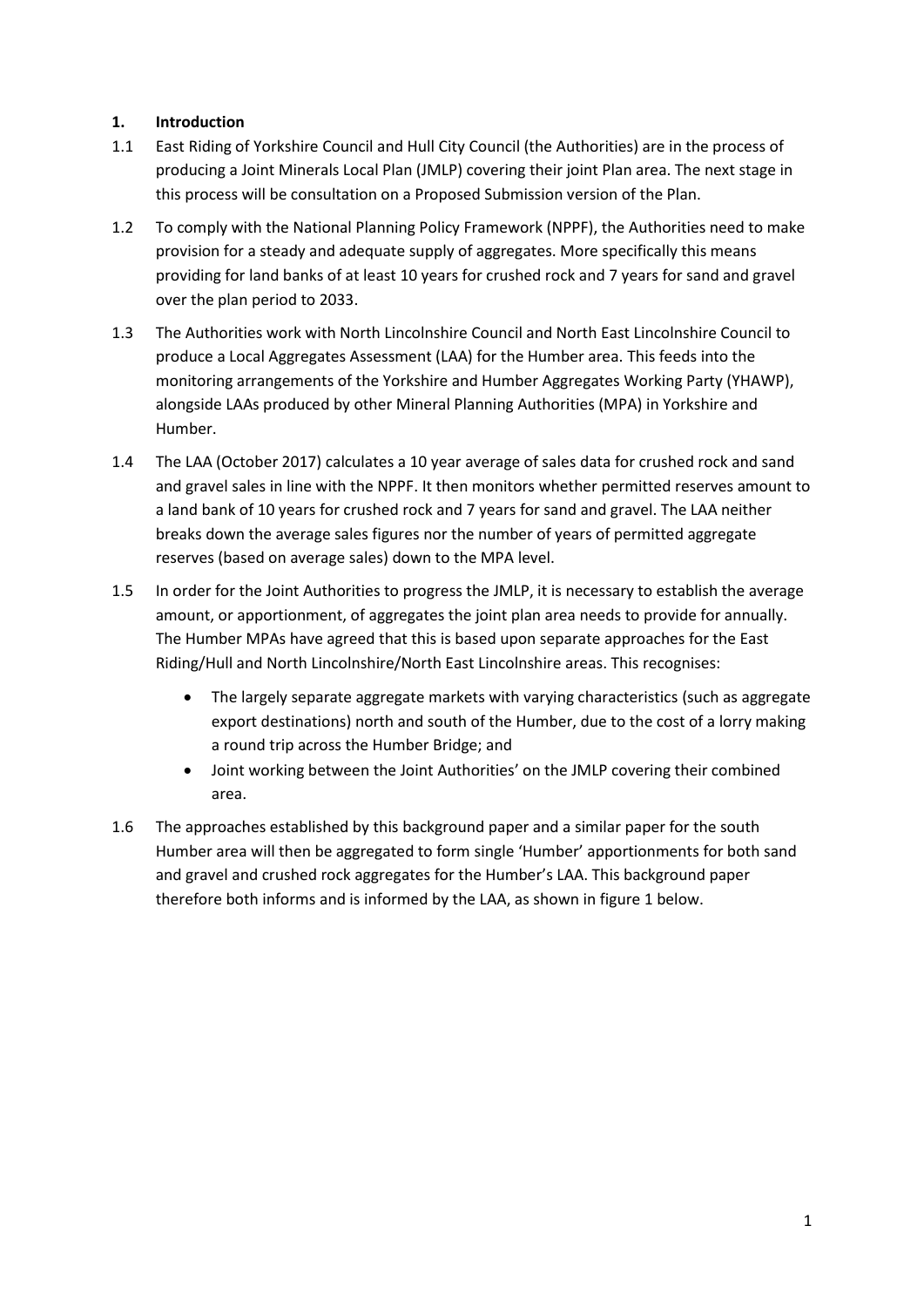#### **Figure 1: Relationship of Aggregates Apportionment Background Paper with the Humber LAA**



- 1.7 This paper updates a previous version, which accompanied the Revised Preferred Approach Version of the JMLP in May 2016. It was based on:
	- A rolling 10 year sales average for the Humber area in the LAA;
	- The proportion of those sales originating in Hull and East Riding;
	- Rolling three year sales trends, which were lower than the average ten year sales trend;
	- Engagement with North and North East Lincolnshire Councils; and
	- The largely separate aggregates markets north and south of the Humber
- 1.8 It established annual apportionments of aggregate for the JMLP of 0.7 million tonnes per annum for sand and gravel, and 0.19 million tonnes per annum for crushed rock.

#### <span id="page-5-0"></span>**2. Response to the previous aggregates apportionment background paper**

- 2.1 Consultation took place on the previous version of this background paper both through the YHAWP in July/August 2015 and also during consultation on the Revised Preferred Approach Joint Minerals Local Plan in May to July 2016. The main feedback arising from this was:
	- Greater clarity needed on how the aggregates apportionments have been calculated;
	- Uplifts to the aggregates apportionments over and above the 10 year sales averages should be considered by utilising 'other relevant information' as other authorities in Yorkshire and Humber have done. This includes considering increased demands as a result of planned increases in housebuilding; and
	- It would be useful to include the value of marine dredged sources of sand and gravel given the presence of ports in the area.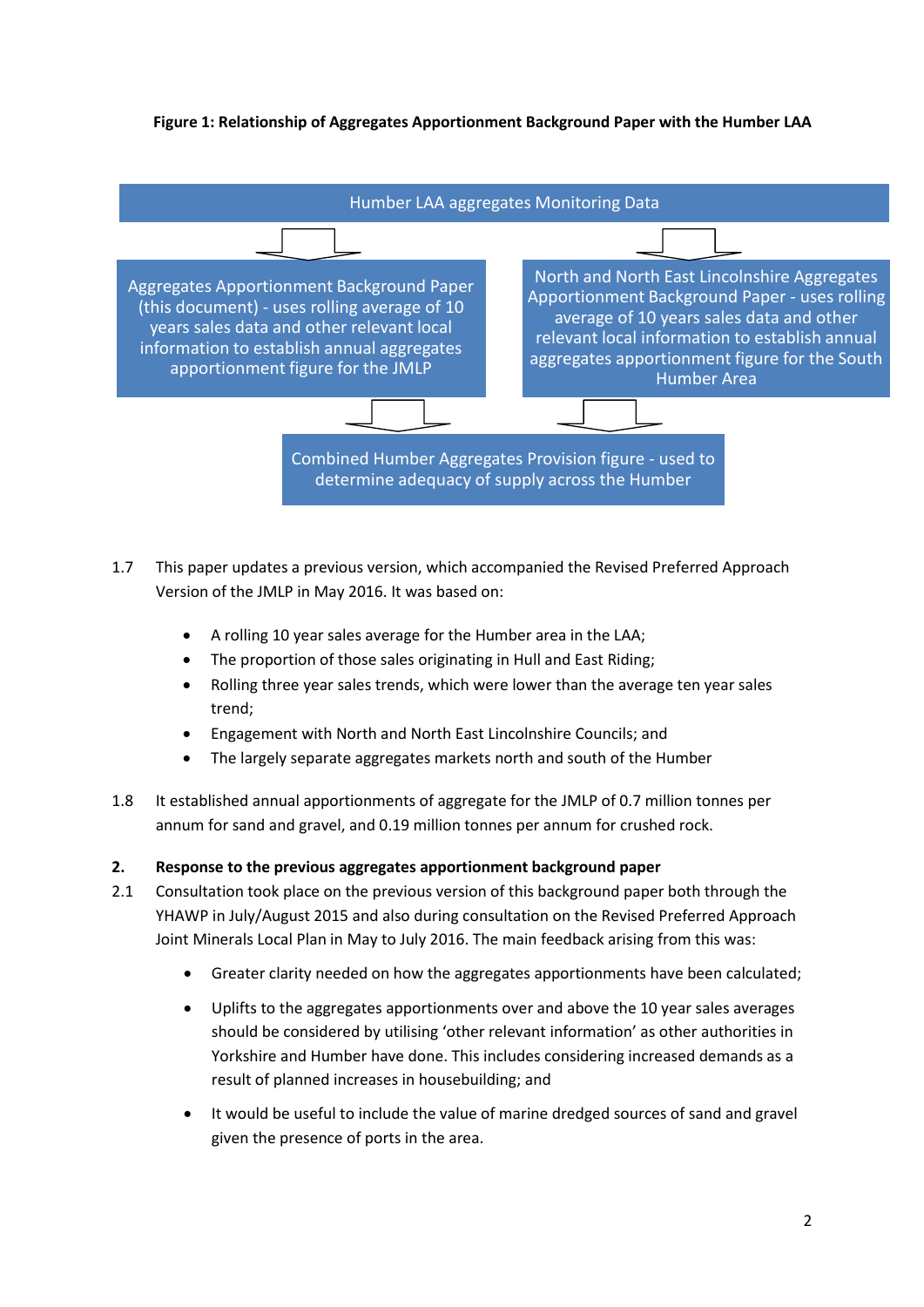- 2.2 Consultation on a draft version of this Revised Background Paper alongside the draft Humber Area LAA took place with the YHAWP in July/August 2017. The full text of responses from this exercise alongside the Council's response and any amendments to this background paper and the LAA as a result can be found in appendix B. The main feedback arising from this was :
	- There is undue confidence placed on supply of aggregates from the Yorkshire Dales National Park.
	- View that there is no accepted methodology for linking sand and gravel consumption with housing completions is incorrect. North Yorkshire's methodology should be used to forecast future aggregates need.
	- It would be easier to apply a 25% uplift to the total sales figures on the reasonable assumption that planned growth in importing areas is also set to rise by at least as much as it is in the East Riding.
	- Marine aggregates should be factored into aggregates sales trends used to inform calculations of future aggregates demand.
- 2.3 This paper seeks to address this feedback, and was tabled at the YHAWP meeting of the  $18<sup>th</sup>$ October, 2017 for approval. All members were happy with the document with the exception of W Clifford Watts Ltd and the Mineral Products Association. Malcolm Ratcliff requested the YHAWP record that the Authorities and Industry have given different opinions and do not agree.

#### <span id="page-6-0"></span>**3. National policy and guidance on aggregates demand assessment**

- 3.1 The NPPF requires MPAs to assess the projected demand for minerals use, taking full account of opportunities to use materials from secondary and other sources which could provide suitable alternatives to primary materials. MPAs should plan for a steady and adequate supply of aggregates by preparing an LAA based on a rolling average of 10 years sales data and other relevant local information, and an assessment of all supply options (including marine dredged, secondary and recycled sources).
- 3.2 National Planning Practice Guidance (NPPG) emphasises that LAAs must consider other relevant local information in addition to the 10 year rolling supply, which seeks to look ahead at possible future demand. This includes, for example, levels of planned construction and housebuilding in their area and throughout the country. Average sales over the last three years in particular should be examined to identify the general trend of demand as part of the consideration of whether it might be appropriate to increase supply.
- 3.3 The Planning Officers Society and Mineral Products Association have also produced practice guidance on producing LAAs, which provides further guidance on what other relevant local information should be considered.

#### <span id="page-6-1"></span>**4. Projecting future aggregates requirements - Discussion**

4.1 A range of methods could potentially be used to help identify the scale of future requirements for aggregates. Any method used should be compatible with national policy and guidance, be relatively straightforward to calculate and lead to a realistic forecast capable of being monitored.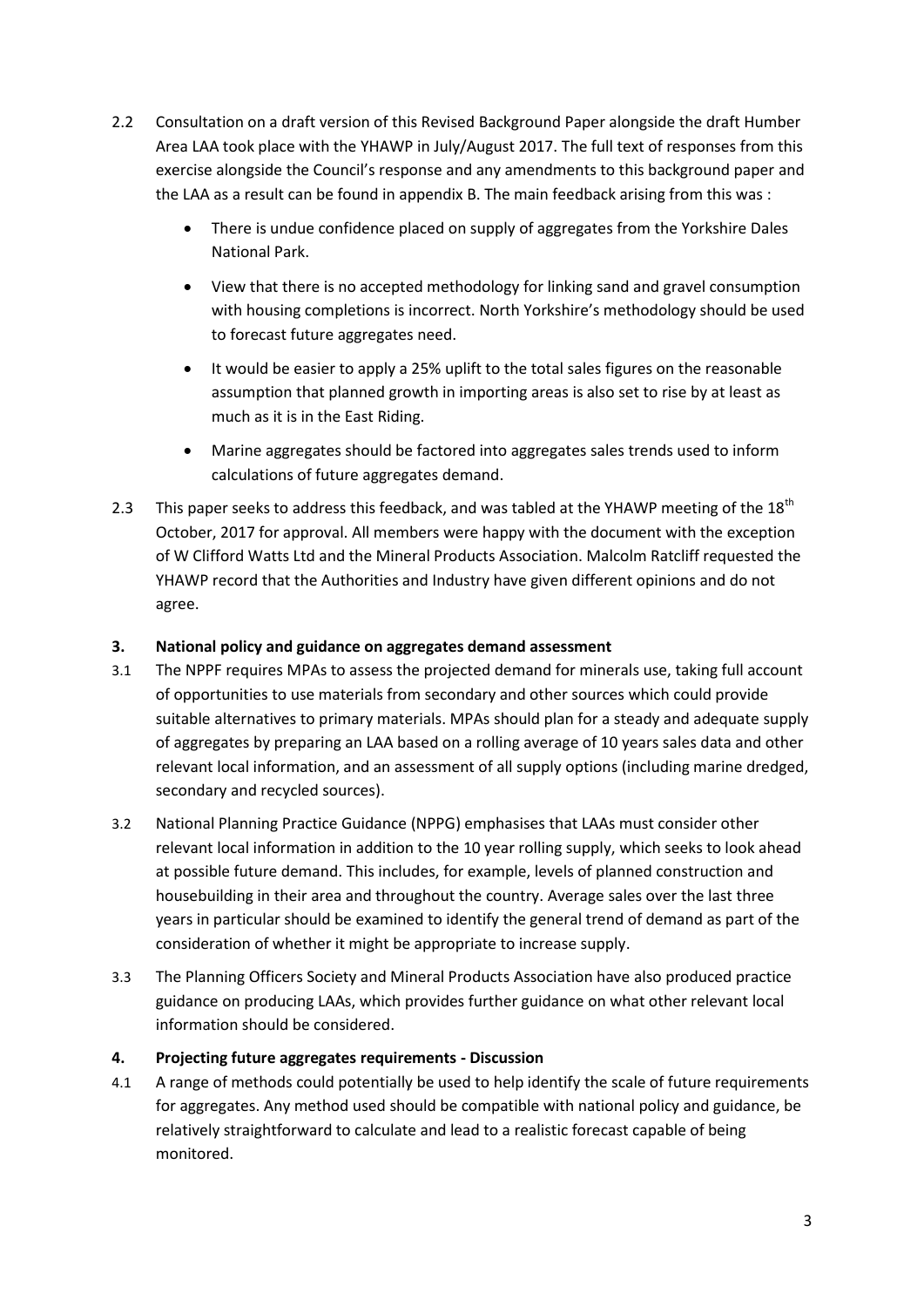- 4.2 Use of historic average sales over the previous 10 year period as an indicator of future requirements has advantages in terms of simplicity and transparency. However, it does not:
	- Anticipate future changes in aggregates supply patterns or economic trends.
	- Take into account any emerging environmental issues or constraints that might limit supply.
	- Reflect current national and local aspirations for growth, particularly expected growth in house building, which creates an additional requirement for aggregates.

| Table 1: Sales of Primary Aggregate from East Riding of Yorkshire <sup>#</sup>                                 |                                                |  |  |  |  |  |
|----------------------------------------------------------------------------------------------------------------|------------------------------------------------|--|--|--|--|--|
| <b>Primary Aggregate</b><br>(million tonnes)                                                                   | Pre-recession (2002 to<br>2007*) sales average |  |  |  |  |  |
| Sand & Gravel                                                                                                  | 0.76                                           |  |  |  |  |  |
| Crushed Rock (Chalk)<br>0.33<br>0.13<br>0.14                                                                   |                                                |  |  |  |  |  |
| *Does not factor in data for 2004, which is unavailable<br># Hull does not have any primary aggregate reserves |                                                |  |  |  |  |  |

- 4.3 The table above presents the latest average 10 year and three year average sales data for the Joint Plan area. Pre-recession averages for a period of six years is also included for comparison. Specific year by year data on primary aggregate production cannot be presented separately from the Humber area data for the Joint Plan area. There are data returns from less than three operators for one of the two areas north and south of the Humber for certain years, which would lead to potential commercial confidentiality issues if presented separately.
- 4.4 The most recent three year average for primary sand and gravel production is a little higher than both the 10 year average and pre-recession average. This suggests that some adjustment is needed to any apportionment from the 10 year average to factor in recent sales trends.
- 4.5 For primary crushed rock the three year sales average is also slightly higher than the 10 year average, suggesting that some adjustment is needed to any apportionment from the 10 year average to factor in recent sales trends.
- 4.6 National guidance requires account to be taken of other local information, although the 10 year average sales data provides a useful benchmark against which the implications of local factors can be assessed. Sales over the last 3 years in particular should be looked at to identify the general trend of demand as part of the consideration of whether it might be appropriate to increase supply. As set out in Table 1, when compared to the 10 year sales average, the sales data for the last three years would suggest a small increase for both sand and gravel, and crushed rock.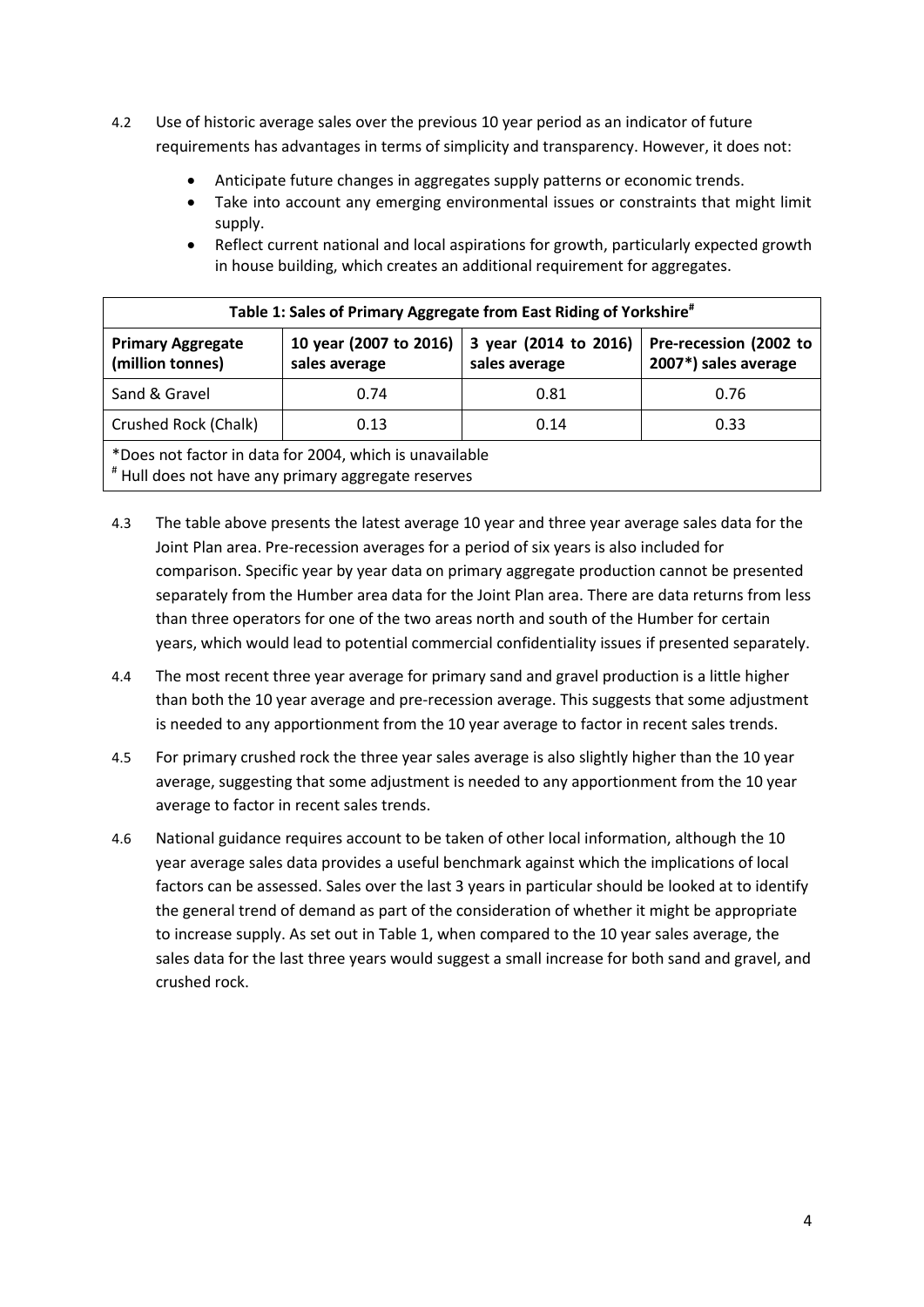#### **Links to economic trends**

- <span id="page-8-0"></span>4.7 The graph below shows the performance of the Humber's economy has fluctuated over the period from 2005 with a dip due to the recession. There is a corresponding drop in the Humber's<sup>1</sup> sand and gravel aggregate sales following on from this (see subsequent graph).
- 4.8 This appears to suggest there are links between the performance of the local economy and sand and gravel aggregate sales in the Humber area. There doesn't appear to be a similar link in terms of the crushed rock sales.



#### **Figure 2: Performance of the Humber's Economy**

 $\overline{\phantom{a}}$  $^{1}$ Data for the whole Humber area is presented as specific year by year data on primary aggregate production cannot be presented separately for the Joint Plan area. There are data returns from less than three operators in one of the two areas north and south of the Humber for certain years, which would lead to potential commercial confidentiality issues if presented separately. Local variations in aggregates production or housebuilding is also less likely to distort the figures where the data covers a wider area.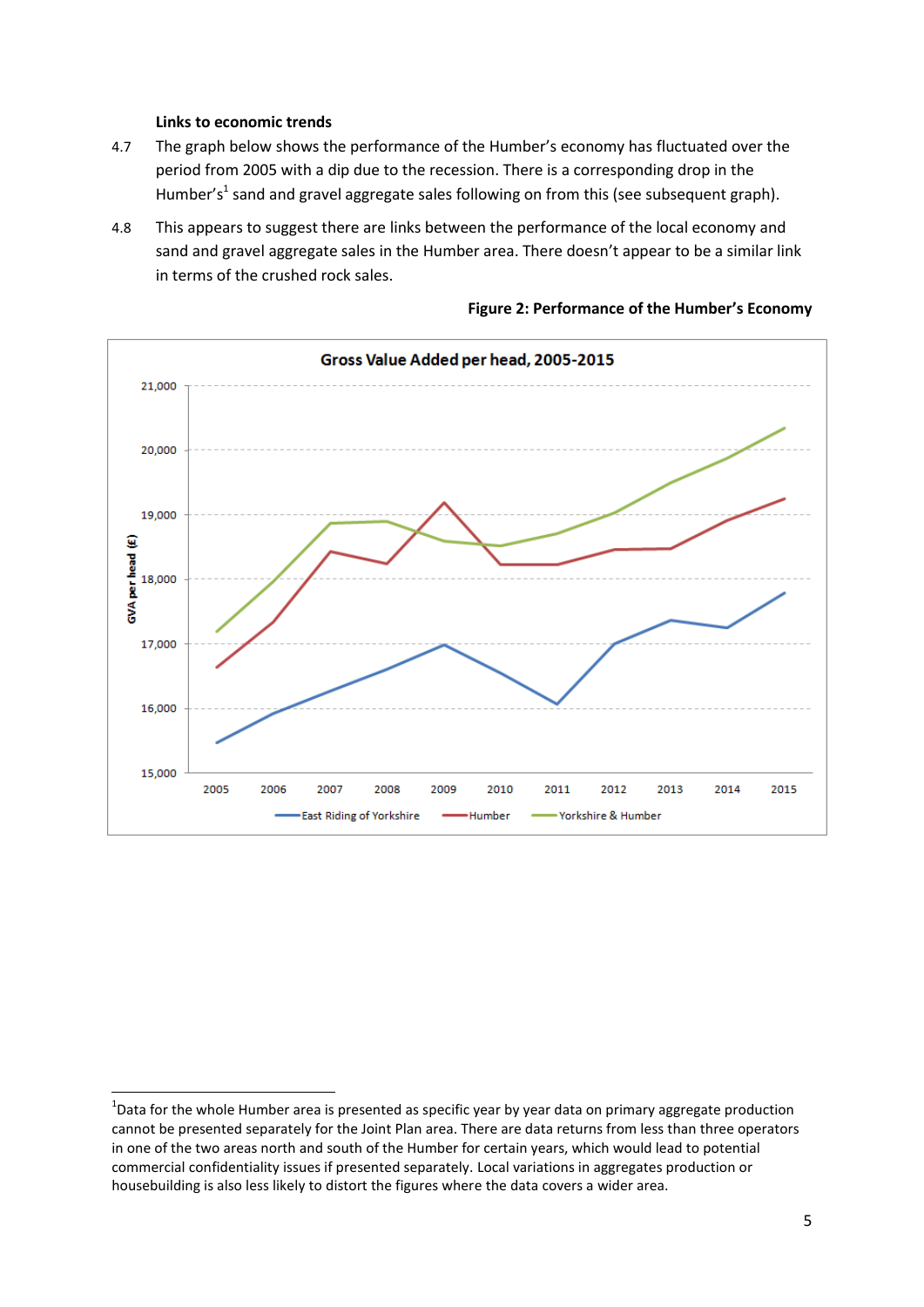



#### **Links to housing delivery**

<span id="page-9-0"></span>4.9 A degree of consistency between sand and gravel aggregate sales and the level of housing delivery across the Humber area is shown in the graph above, indicating a link between demand for aggregates and housebuilding in the area. For example, the fall in house completions over 2007-10 was also reflected in a decrease in total sand and gravel sales. Similar to economic trends, there doesn't appear to be a link in terms of the crushed rock sales and housing completions.

#### **The types of aggregates present in the East Riding and their likely uses**

- <span id="page-9-1"></span>4.10 The only crushed rock currently worked in the area is chalk, which lies close to the surface as the underlying bedrock of the Yorkshire Wolds. The Chalk in East Yorkshire is harder and contains less moisture than the Chalk in southern England and can therefore be used for aggregate purposes, but only for less demanding applications such as fill and sub-base roadstone. Most is of a lower quality, which can be used in bulk fill for major infrastructure or residential building projects, capping, pipe bedding, trench fill, cement manufacture, road aggregate, haul roads, piling platforms, raw material for manufacture of quicklime and slaked lime, and lay-down areas and hard standings. The area's higher quality chalk deposits can be applied in industrial uses such as paper manufacture, coatings (including paints), polymers, and sealants. It is anticipated that the area's chalk deposits will continue to be required for these uses into the future.
- 4.11 The area also has a limestone deposit, which occurs as a relatively thin deposit stretching along the western escarpment of the Yorkshire Wolds between Market Weighton and Brough.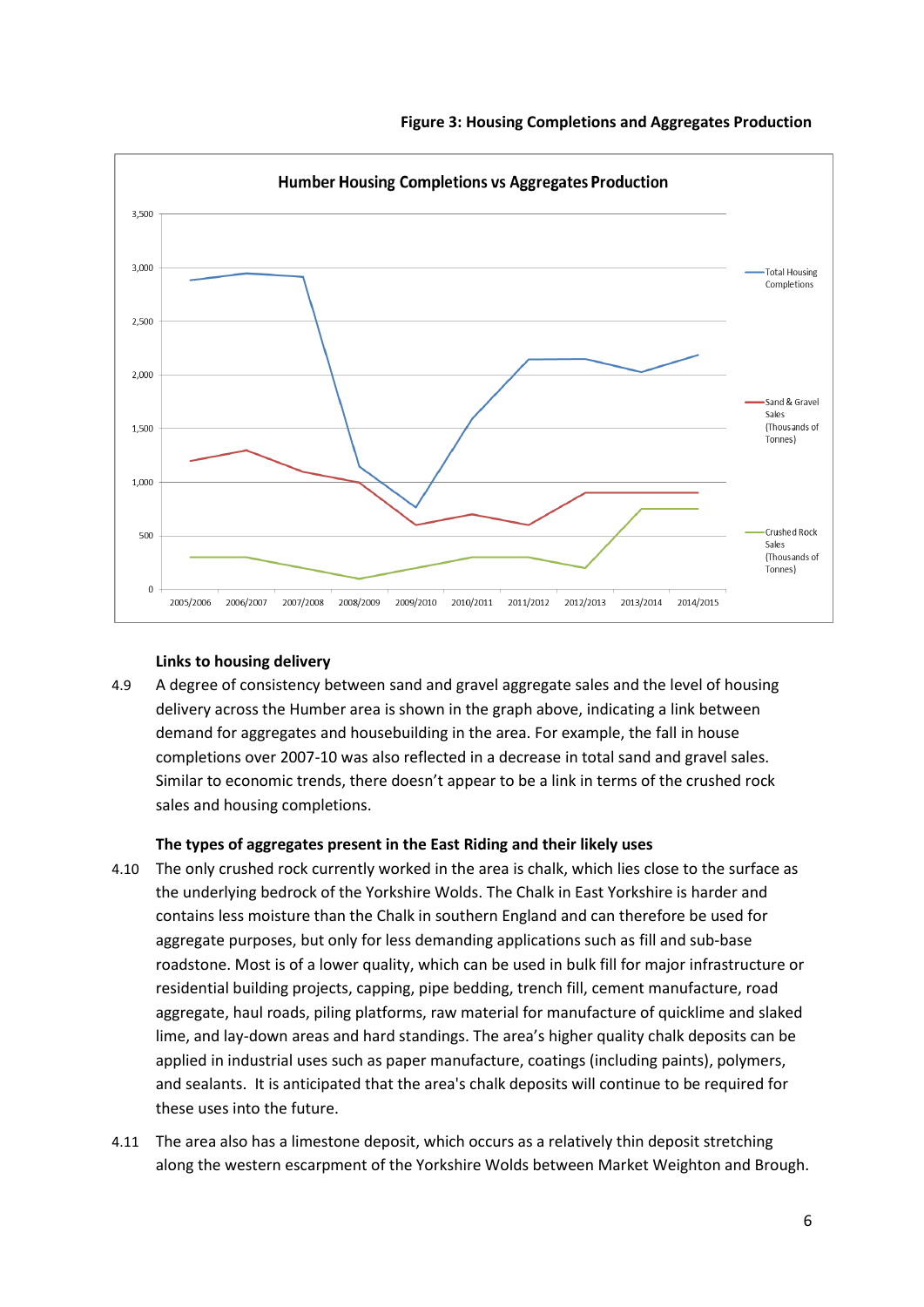This deposit is not currently being worked. In future, it could be a source of building stone and crushed rock aggregate. Crushed rock uses could provide aggregates that are of relatively low strength and with poor resistance to frost damage (they have moderate or high values of water absorption). They are, therefore, generally only suitable for use as constructional fill or as a sub-base roadstone material .

- 4.12 There is no shortage of supply of chalk in the East Riding, with a vast deposit, and land bank of around 50 years. Only 1-10% of the Humber's crushed rock supply was sourced from the East Riding amounting to 7,240 to 72,400 tonnes in 2014 according to the 2014 Aggregate Minerals survey for England and Wales<sup>2</sup> (AM2014)<sup>3</sup>. This almost accounts for the entire production of primary crushed rock in the East Riding, as very little is exported outside of the area according to AM2014. As evidenced in paragraph 4.9 and figure 3 above, it is of limited importance as a material for new housing developments due to most being of a lower quality.
- 4.13 Historically, sand and gravel has been the most important aggregate resource found in the Humber area. It is used as a source of aggregate for a variety of building purposes including asphalt, concrete and mortar. It principally occurs in the lower lying ground to east and west of the Yorkshire Wolds. The area to the east of the Wolds contains mainly glaciofluvial deposits, which are sourced from melting ice sheets at the end of the last ice age. The deposits are fairly dispersed, with the most extensive deposits being in the Catwick - Brandesburton area, and stretching south from Bridlington. West of the Yorkshire Wolds there is a larger deposit of glaciolacustrine sand and gravel, which is sourced from sediments from glaciers deposited in lakes. This is at Pocklington, with smaller patches further south.

#### **Cross boundary movement of aggregates**

<span id="page-10-0"></span>4.14 The key source of information on the movement of aggregates between different Minerals Planning Authority Areas and Sub-Regions is AM2014. Relevant LAAs also contain some information on cross boundary movements. Data has been analysed at the Humber sub-region level as much of the data does not go down to a smaller geography.

#### *South Yorkshire*

 $\overline{\phantom{a}}$ 

- 4.15 Doncaster's LAA (2016) considers that to meet Doncaster's aggregates demand, material will need to continue to be imported from the East Riding. Material from certain sites in the East Riding could potentially assist in meeting supply to the Doncaster area.
- 4.16 AM2014 shows that 20% to 30% of South Yorkshire's sand and gravel consumption (amounting to 152,000 to 228,000 tonnes) came from the Humber in 2014 and all of this was from the East Riding. This amounts to between 36% and 54% of the Humber's primary aggregate sand and gravel sales, which is a very significant proportion. AM2014 shows that less than 1%, (amounting to less than 4,240 tonnes in 2014), of the sand and gravel consumed within the Humber area was from Doncaster.

 $2$  Collation of the results of the 2014 Aggregate Minerals survey for England and Wales (March 2016), British Geological Survey

 $3$  It is important to bear in mind that the four yearly national surveys are separate to the annual YHAWP surveys. Data from the two are not directly comparable due to differences between the overall number and individual operators responding to each.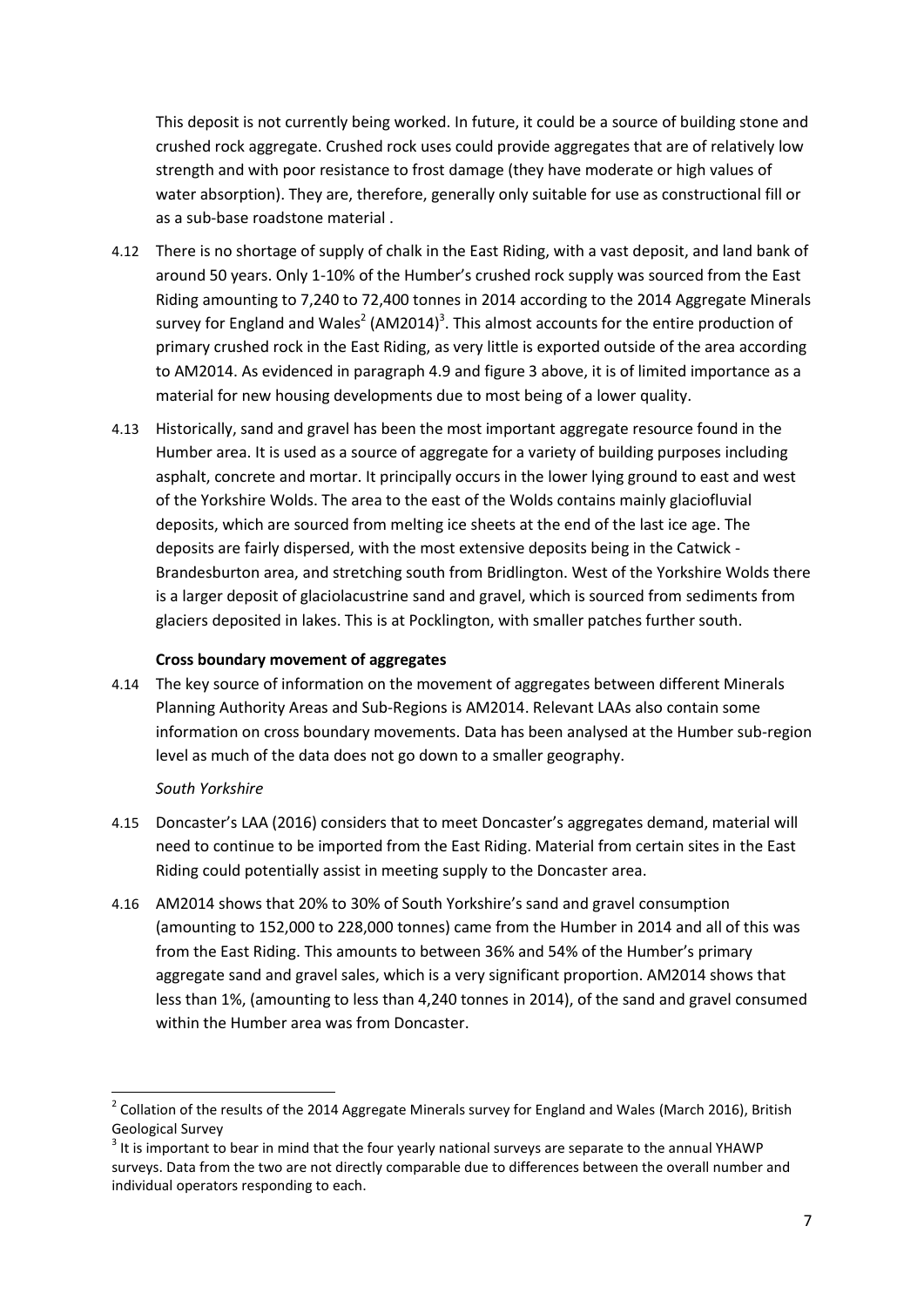4.17 In terms of crushed rock, AM2014 shows that none of South Yorkshire's crushed rock consumption was met from the Humber area, however 1% to 10% of the Humber area's consumption of crushed rock, amounting to 7,240 to 72,400 tonnes, was supplied from Doncaster Metropolitan Borough Council's area.

#### *Nottinghamshire*

- 4.18 Nottingham & Nottinghamshire's LAA (2016) highlights that the sand and gravel from the Nottinghamshire area has traditionally been supplied into the Yorkshire and Humber region, in particular to the Doncaster and Rotherham area. However, no mention has been made about imports and exports to/from the Humber area.
- 4.19 AM2014 does not record any contribution from the Humber to Nottinghamshire's sand and gravel supply. However, it shows that between 30% and 40% of the sand and gravel consumed within the Humber area was from Nottinghamshire in 2014. This amounts to between 127,200 and 169,600 tonnes. It is likely to be associated with Northern Lincolnshire, rather than Hull and East Yorkshire, due to the geography of the area.
- 4.20 AM2014 shows that 1% to 10% of Nottinghamshire's crushed rock consumption (amounting to 12,640 to 126,400 tonnes) came from the Humber in 2014 and all of this was from North Lincolnshire's area. None of the crushed rock consumed within the Humber area was sourced from Nottinghamshire.

#### *Lincolnshire*

- 4.21 The Draft Lincolnshire LAA (2017) notes that 8.8% of sand and gravel exported from the county goes to the Yorkshire & Humber region. However, no particular destinations are mentioned.
- 4.22 AM2014 shows that 1% to 10% of Lincolnshire's sand and gravel consumption (amounting to 9,890 to 98,900 tonnes) came from the Humber in 2014 and all of this was from North Lincolnshire's area. Between 10% and 20% of the sand and gravel consumed within the Humber area was from Lincolnshire in 2014. This amounts to between 42,400 and 84,800 tonnes. It is likely to be associated with Northern Lincolnshire rather than Hull and East Yorkshire due to the geography of the area.
- 4.23 AM2014 shows that 1% to 10% of Lincolnshire's crushed rock consumption (amounting to 8,190 to 81,900 tonnes) came from the Humber in 2014 and all of this was from North Lincolnshire's area. None of the crushed rock consumed within the Humber area was sourced from Lincolnshire.

#### *West Yorkshire*

4.24 The West Yorkshire LAA (2016) recognises that significant amount of sand and gravel is exported into West Yorkshire from the East Riding. It acknowledges that continuity of the area's supply is far more dependent on cooperating with neighbouring MPAs than managing supply in West Yorkshire itself. It notes that under the Duty to Corporate, the West Yorkshire authorities will need to seek agreement with East Riding of Yorkshire Council to ensure that it is continuing to include in its plan, the exportation of aggregates to West Yorkshire. A draft updated West Yorkshire LAA (2017) reaffirms this approach.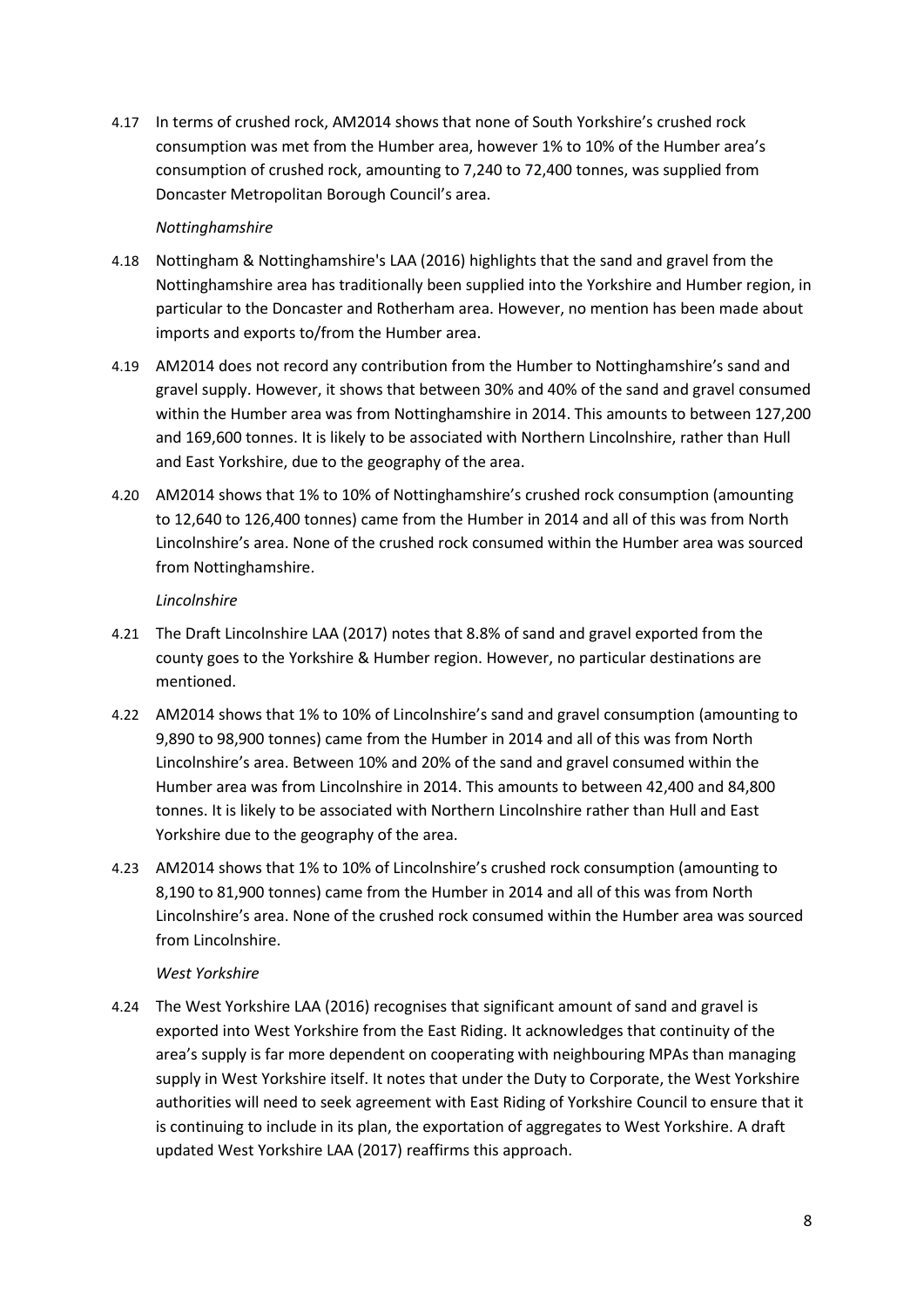- 4.25 AM2014 shows that 20% to 30% of West Yorkshire's sand and gravel consumption (amounting to 140,400 to 210,600 tonnes) came from the Humber in 2014 and all of this was from East Riding of Yorkshire's area. It amounts to between 22% and 33% of the Humber's primary aggregate sand and gravel sales, which is a very significant proportion. West Yorkshire made no contribution to the Humber's sand and gravel consumption.
- 4.26 None of the crushed rock consumed within the West Yorkshire area was sourced from the Humber. Under 1% (under 7,240 tonnes) of the Humber's crushed rock consumption was supplied from West Yorkshire, and all of this was from Leeds City Council's area.

#### *North Yorkshire*

- 4.27 The North Yorkshire LAA (2016) recognises that sand and gravel is imported to the North Yorkshire area from East Riding of Yorkshire. It represents between 5% and 7% of the sand and gravel consumed within the area.
- 4.28 AM2014 shows between 84,800 tonnes and 127,200 tonnes (20% and 30% of the Humber's consumption) of sand and gravel was supplied from North Yorkshire in 2014. It shows that 1% to 10% of North Yorkshire's sand and gravel consumption (amounting to 11,250 to 112,500 tonnes) came from the Humber in 2014 and all of this was from East Riding of Yorkshire's area.
- 4.29 None of the crushed rock consumed within the North Yorkshire area was sourced from the Humber. Between 40% and 60% of the Humber's crushed rock consumption (amounting to between 289,600 and 434,400 tonnes) came from the North Yorkshire area in 2014 and between 10% and 20% was from the North Yorkshire County Council area and between 30% and 40% from the Yorkshire Dales National Park area
- 4.30 Engagement with the Yorkshire Dales National Park Authority has identified that a significant amount of Carboniferous Limestone comes from Swinden Quarry via rail to Hull and Immingham. The quarry has an existing planning permission till the end of 2030 and a current application to deepen the site and extend its life to 2039 has been submitted. There are therefore no reasons why there would be any issues with continuing supply from this source until at least 2030.

#### **Potential scarcity of aggregates in neighbouring areas**

- <span id="page-12-0"></span>4.31 West Yorkshire's Draft LAA (2017) indicates it has a sand and gravel land bank of 6 years and 5 months. This is insufficient to meet the national policy requirement to maintain a land bank of 7 years. The draft LAA acknowledges that although the sand and gravel landbank appears to be close to meeting the minimum level advocated within the NPPF, this primarily reflects the sustained low level of sand and gravel extraction in West Yorkshire. The sand and gravel landbank figure should not be taken to imply in any way that supplies of the sand and gravel consumed within West Yorkshire (primarily from North Yorkshire) are secure. There is a more pressing need to source, where possible, sand and gravel from WY, including production of sand from hard rock quarries. It acknowledges that East Yorkshire is a significant supplier of sand and gravel to the area (see above also).
- 4.32 Doncaster and Rotherham's LAA (2016) indicates it has a sand and gravel land bank of 14.5 years. Although this is sufficient to meet the national policy requirement to maintain a land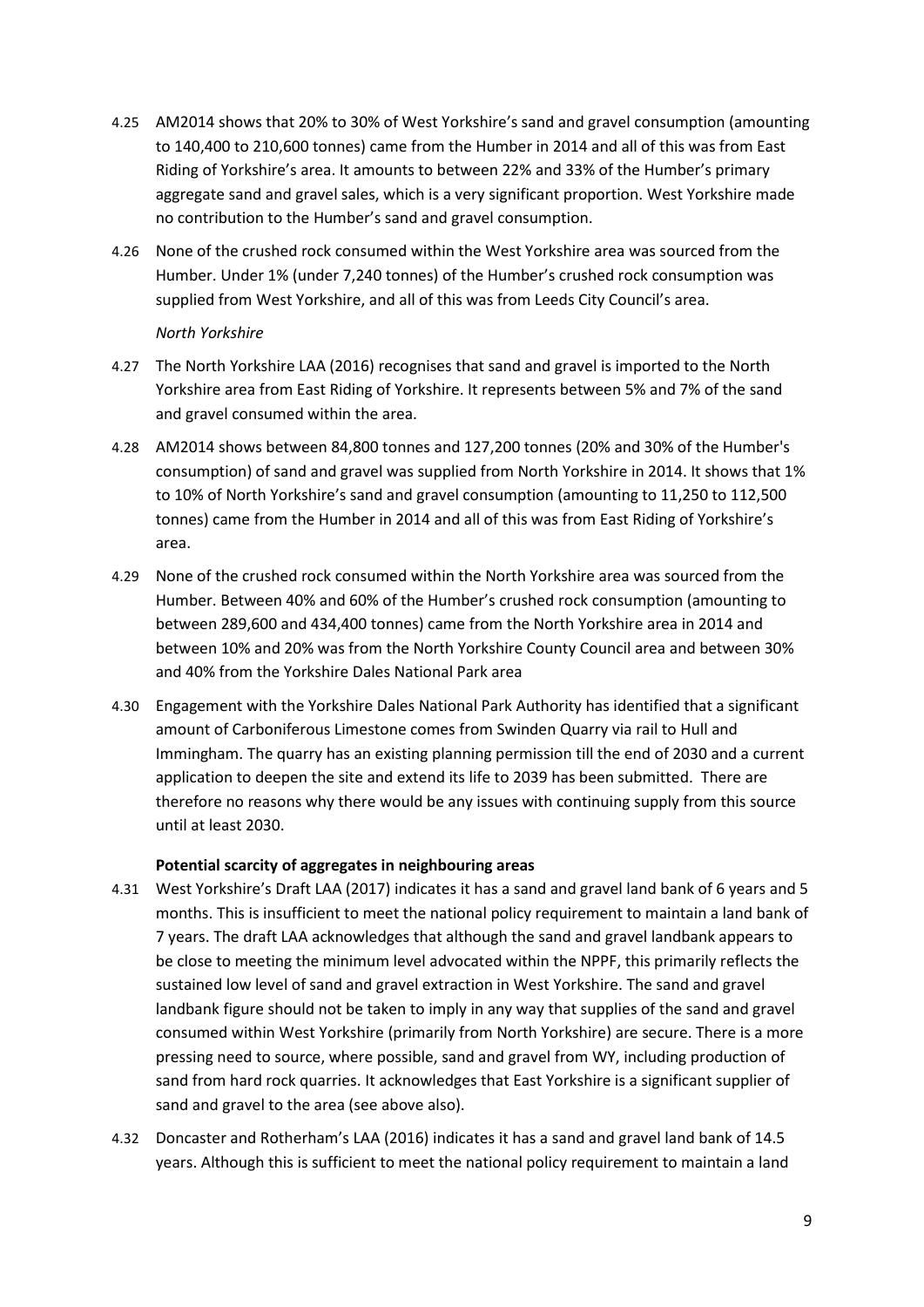bank of 7 years, the LAA acknowledges that all the sand and gravel resources are in Doncaster and previous monitoring shows that the sand and gravel resource available is currently 99% soft sand. The sand and gravel land bank may not therefore be sustained beyond the proposed 17 year plan period for Doncaster or 15 year plan period for Rotherham. It acknowledges that East Yorkshire is a significant supplier of sand and gravel to the area (see above also).

4.33 It is necessary to consider the potential that the export of aggregates to some authorities in both West and South Yorkshire might continue. There is no evidence to suggest a potential scarcity of sand and gravel aggregates in other neighbouring areas.

#### **The proportion of aggregates likely to be used in housebuilding**

- <span id="page-13-0"></span>4.34 Through consultation on the previous iteration of this background paper, it was suggested that a 25% uplift should be applied to the apportionment of sand and gravel, and crushed rock to cater for expected increases in housebuilding. A response was also received from the Minerals Product Association advocating the North Yorkshire methodology as an appropriate basis for determining an uplift. Similar responses were received during consultation with the YHAWP on this revised Background Paper.
- 4.35 As part of their work in forecasting demand for aggregate Minerals<sup>4</sup>, the North Yorkshire Authorities produced a number of discussion papers and engaged with the Mineral Products Association and other stakeholders.
- 4.36 Recognising the need to identify a relatively straightforward method for predicting aggregate demand, an approach was developed based on an assumption that house building is a proxy for 50% of total demand for sand and gravel. This in effect allows an additional element of demand related to house building, including associated infrastructure and employment development, whilst recognising that there is also uncertainty about the exact nature of the link between house building and demand.
- 4.37 Working with this theory, the percentage 'uplift' in housebuilding needed to cater for future net housing provision figures in the latest Local Plans compared to the latest 10 year net average annual housing delivery figures as provided by the relevant Local Planning Authorities has been calculated for the Humber, South and West Yorkshire.
	- For South Yorkshire, this is on the basis of Doncaster Metropolitan District Council's housing requirement and completion figures as it is unlikely the East Riding's sand and gravel is being exported beyond here as a high volume low value commodity. This was confirmed by relevant operators exporting sand and gravel to South Yorkshire. The Doncaster and Rotherham LAA (2016) also notes that East Riding sources of sand and gravel are not a practical solution for Rotherham's sand and gravel requirement.
	- For West Yorkshire, this is on the basis of Wakefield Metropolitan District Council and Leeds City Council's housing requirement and completion figures combined. Again it is unlikely the East Riding's sand and gravel is being exported beyond here. This was confirmed by relevant operators exporting sand and gravel to West Yorkshire.

**.** 

 $^4$  Local Aggregates Assessment for the North Yorkshire Sub-region Second Review (July 2016) Appendix 3, North Yorkshire County Council, City of York Council, Yorkshire Dales National Park Authority, and North York Moors National Park Authority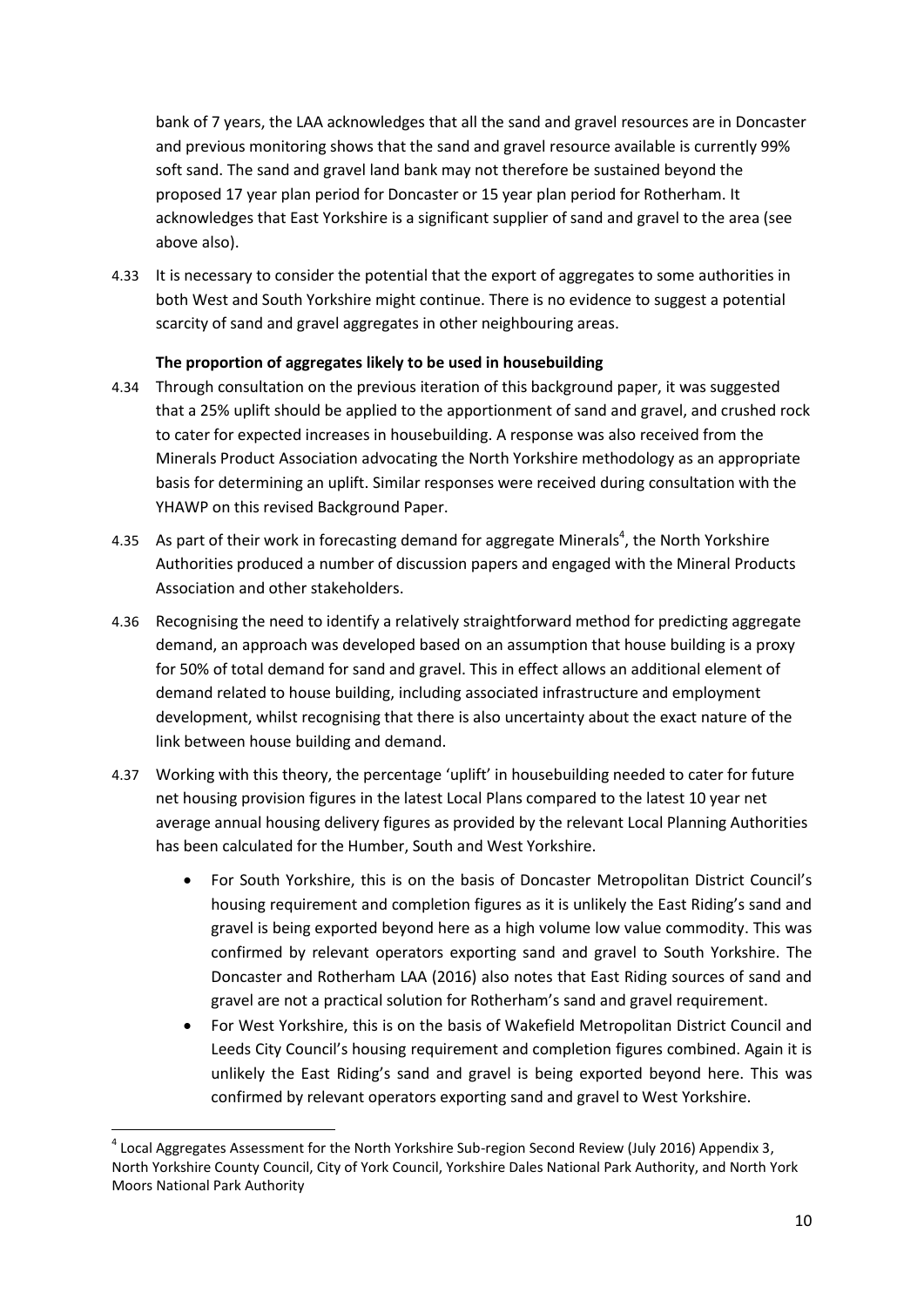- For the Humber this is on the basis of East Riding of Yorkshire and Hull City Council's housing requirement and completion figures combined. As noted above, there are largely separate aggregate markets with varying characteristics north and south of the Humber, due to the cost of a lorry making a round trip across the Humber Bridge.
- 4.38 The number of tonnes of sand and gravel according to AM2014 exported to each of these areas<sup>5</sup> from the East Riding has then been 'uplifted' by these percentages and the additional tonnage noted. Based on house building and associated activity being a proxy for 50% of total demand for sand and gravel, this additional tonnage has been reduced by 50%. This leaves a theoretical tonnage of sand and gravel, sourced from the East Riding, to cater for uplifts in housing growth needed compared to past delivery to meet Local Plan housing growth aspirations. This tonnage works out as the following:
	- South Yorkshire- 100,700 tonnes
	- West Yorkshire- 48,263 tonnes
	- Humber- 25,440 tonnes.
- 4.39 The calculations used to establish these figures are shown in appendix A
- 4.40 Discussions have taken place with North Yorkshire County Council, which is leading on a Joint Minerals and Waste Local Plan covering the County as well as the North York Moors National Park and City of York Council's areas. These confirmed that based on the approach of the emerging North Yorkshire Minerals Local Plan, there is not expected to be any increased draw on East Yorkshire's sand and gravel resources from North Yorkshire.
- 4.41 According to AM2004 no other areas act as a significant consumer of sand and gravel aggregate from East Yorkshire.

#### **The likely draw on aggregates from other major construction and infrastructure projects**

- <span id="page-14-0"></span>4.42 The Humber Area LAA discusses major development and infrastructure projects, which may require a significant amount of aggregates to complete.
- 4.43 Within East Yorkshire and Hull there have been a steady stream of infrastructure projects in the past few years, including:
	- Beverley Integrated Transport Plan including new Southern Relief Road;
	- A164 Humber Bridge to Beverley major improvements;
	- Siemens Greenport Development; and
	- Willerby and Derringham Flood Alleviation Scheme.
- 4.44 In the future there are likely be a number of further major construction and infrastructure projects, including:
	- A63 Castle Street Grade Separation (completion by 2021/22);
	- Cottingham and Orchard Park Flood Alleviation Scheme (completion by 2019/20); and
	- Anlaby and East Ella Flood Alleviation Scheme (completion by 2019/20).

**<sup>.</sup>** <sup>5</sup> Recent aggregate monitoring survey data was also checked to see that the tonnage of sand and gravel reported to be exported to South and West Yorkshire in AM2014 was consistent with survey responses.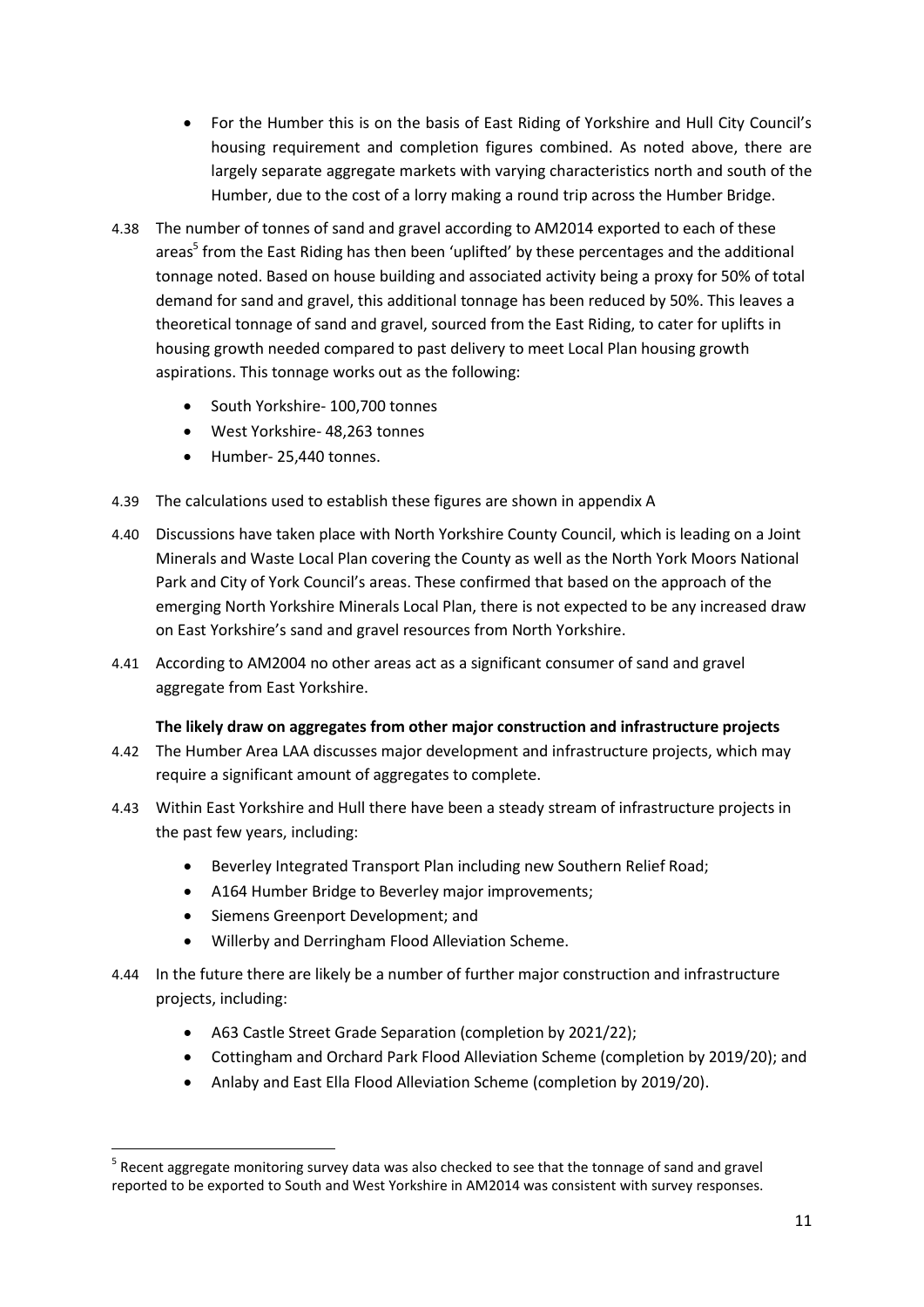4.45 It is very difficult to determine whether or not such large projects, would have a significant additional draw on aggregates within the area as materials may be sourced from neighbouring areas or from elsewhere. There isn't a significantly greater number of major construction and infrastructure projects projected to occur in future compared to the past and such projects have not historically not caused any significant peaks in demand for aggregates within the East Riding/Hull area.

#### **Secondary, recycled, and marine sources of aggregate**

- <span id="page-15-0"></span>4.46 The Humber Area LAA examines the available information on secondary and recycled sources of aggregate. The information is variable and not considered to be completely reliable. Therefore, it is difficult to accurately assess the role that they play in aggregate supply and demand. For example, in many cases Construction and Demolition Waste (a form of Recycled Aggregate) is processed on redevelopment sites using mobile plant and then either reused on site or taken direct to other construction sites for use. Collecting information from these sites is extremely difficult because of their temporary nature.
- 4.47 There are no known major sources of secondary aggregates in the East Riding and Hull area. The nearest source is British Steel at Scunthorpe.
- 4.48 The Humber LAA notes the findings of the Crown Estate Marine Aggregate capability portfolio 2016, including that current estimates suggest there are 25 years of primary marine aggregate production permitted in areas of the North Sea off the Humber. YHAWP commissioned a Marine Aggregates Study<sup>6</sup> to assess the potential deliverability of a substantially greater supply of marine aggregate into the Yorkshire and Humber region, in substitution for an element of supply currently provided by land-won resources.
- 4.49 During the Study, stakeholders considered the move towards a greater utilisation of marine aggregates will most likely take place beyond 5 years and thereafter increase with time. Economically, operators did not think the marine option was viable at this point of time but the viability gap against land won aggregate was narrowing.
- 4.50 It is important to note, however, that the tonnage of recycled, secondary, and marine aggregate sales will influence the primary aggregate sales. For example the greater the sales tonnage of these aggregates in the area, the less need there will be for primary aggregates and vice versa.

#### **5. Projecting future requirements- preferred approach**

- <span id="page-15-1"></span>5.1 Other than considering past sales data, there is no robust and accepted methodology for directly linking demand for aggregates with housebuilding or the economy of the area as a means of projecting aggregate demand into the future. This is because there are far more issues to consider, such as cross boundary movements of aggregates and the particular uses to which aggregates in the East Riding are put to. Applying either a 25% uplift to the 10 year annual average sales, or the proposed North Yorkshire methodology, would not appear to be supported by existing evidence set out in this background paper.
- 5.2 The preferred approach for **crushed rock** is to take the past ten year average annual sales rate and project that forward as the future annual apportionment for the East Riding's primary

**.** 

 $^6$  Marine Aggregates Study – Final Report (January 2014), URS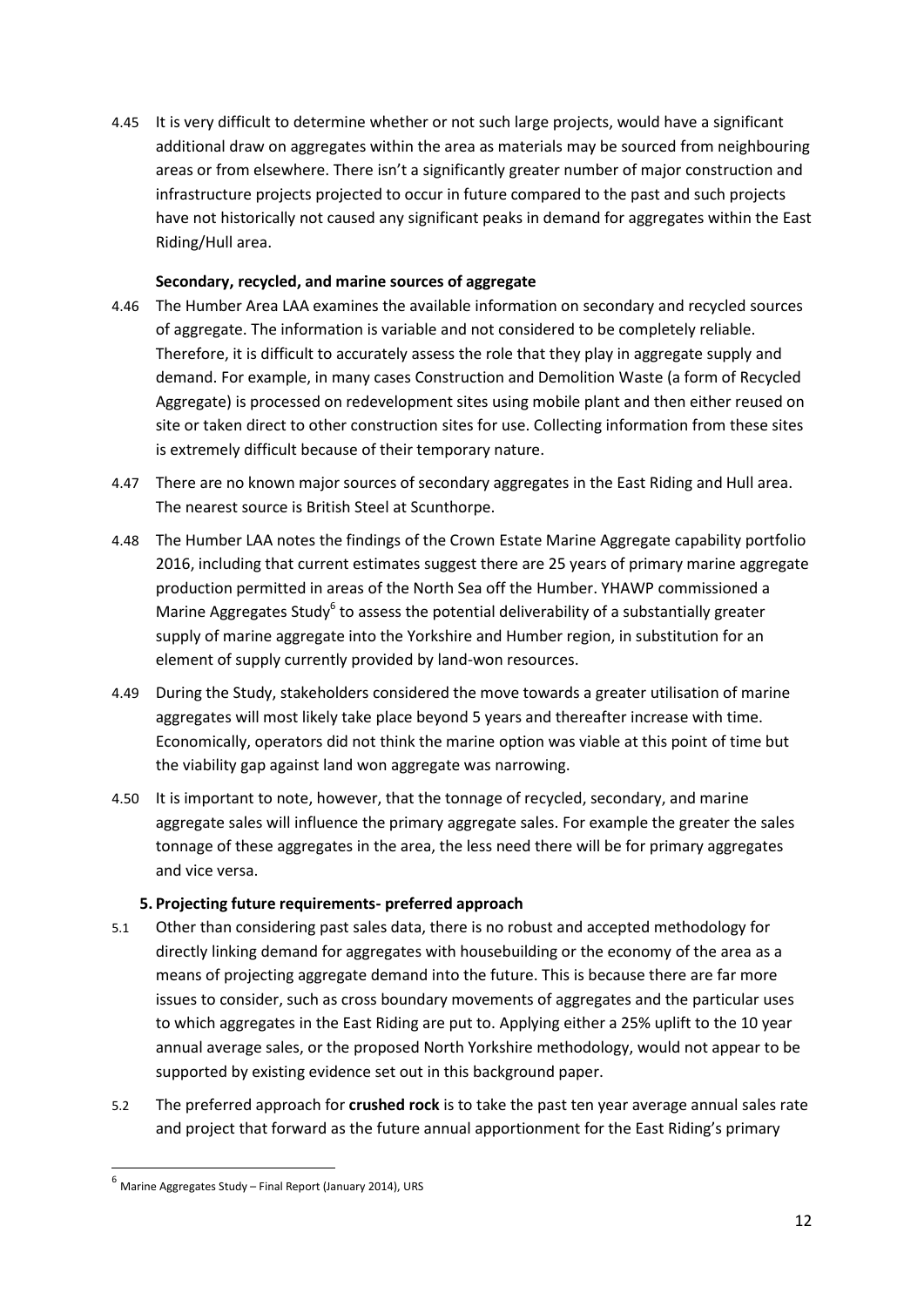crushed rock supply. No 'uplift' in addition to the 10 year annual average sales rate of 0.13 million tonnes per annum is proposed. Almost all of this material is used in the Humber area (most likely entirely within the East Riding and Hull). The East Riding's chalk is of limited importance as a material for new housing developments due to it being mostly of a lower quality. There aren't as yet any quarries in the area exploiting limestone resources for aggregate use.

- 5.3 There is a very significant resource of chalk in the East Riding. Permitted reserves are extensive and will last beyond the end of the JMLP period. Proposed areas of search allocations will ensure the Plan can, subject to ongoing monitoring through future LAAs, be responsive in ensuring that future supply will meet demand.
- 5.4 The preferred approach for **sand and gravel** takes the three year annual average sales of sand and gravel of 0.81 million tonnes as reported in table 1 above as the future annual apportionment. This is because:
	- The use of average three years sales data is advocated by the Government's planning practice guidance as a sensitivity test when considering potential future demand.
	- It is based on real past data on aggregate sales. Whereas alternative forecasts (such as the North Yorkshire Methodology outlined above) speculate on what future aggregate sales might be based on estimating future linkages of aggregate production to housing growth and associated development. Alternative forecasts suggest apportionment levels of between 0.91 and 0.93 million tonnes, which seem high, compared to both pre and post-recession average trends.
	- The resulting apportionment is considerably higher than average pre-recession sand and gravel sales figures when housebuilding was much higher (see table 1). Therefore, a further uplift to reflect increased housebuilding would not appear to be appropriate.
	- The Council has engaged with main operators exporting to West and South Yorkshire where there is evidence to suggest a potential scarcity of sand and gravel aggregates in future. Information from this suggests there is likely to become less of a reliance on East Yorkshire's sand and gravel in these areas due to increasing production of competing operators outside of East Yorkshire exporting to these areas. This trend has yet to feed through into monitoring of the sand and gravel sales figures.
	- There is the potential for future increases in marine aggregate landings, as indicated in paragraph 4.49, which would reduce the need for land won aggregates.
	- The application of alternative methodologies, which are based on future housing development, would need to better relate to the gross new build housing requirement. However, as Local Plan housing requirements are only expressed as a 'net' figure it is not possible to filter out the changes in future housing supply that would be generated by the change of use of existing buildings or bringing vacant homes back into use. These are unlikely to result in a demand for land won aggregates.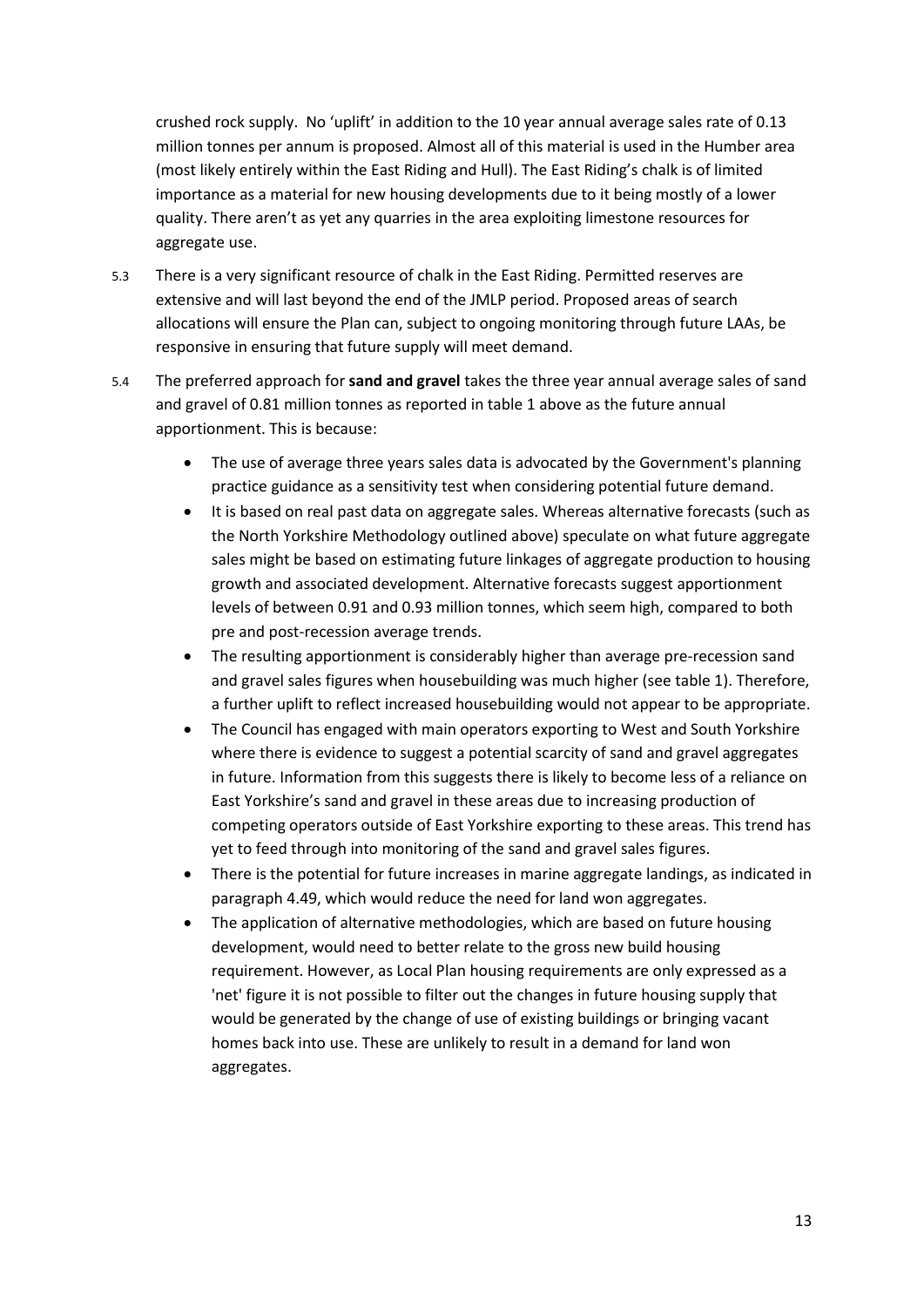#### **6. Conclusion**

- <span id="page-17-0"></span>6.1 To examine what appropriate annual aggregate apportionments might be for the JMLP, this paper calculates the annual average sales rate for both crushed rock and sand and gravel aggregates over a 10 year period within the JMLP area in line with the NPPF. More recent sales data for the last three years, as well as rates experienced during the pre-recession period which supported higher levels of housebuilding have also been considered.
- 6.2 A range of other information relevant to establishing these apportionments has been examined in this paper. This includes
	- Aggregates sales trends over the past three years;
	- Engagement with North and North East Lincolnshire Councils;
	- Largely separate aggregates markets north and south of the Humber;
	- Cross boundary aggregate movements;
	- Links to performance of the economy;
	- Links to past and proposed future housing development; and
	- Links to major construction projects and infrastructure.
- 6.3 As a result, annual apportionments of primary aggregate have been proposed for the JMLP as follows:
	- Sand and gravel 0.81 million tonnes per annum
	- Crushed rock 0.13 million tonnes per annum
- 6.4 Apportionments and progress towards meeting them will be monitored through the Councils' and Yorkshire and Humber Aggregates Working Party annual monitoring reports, annual updates to the Humber Area LAA, as well as through on-going Duty to Co-operate discussions.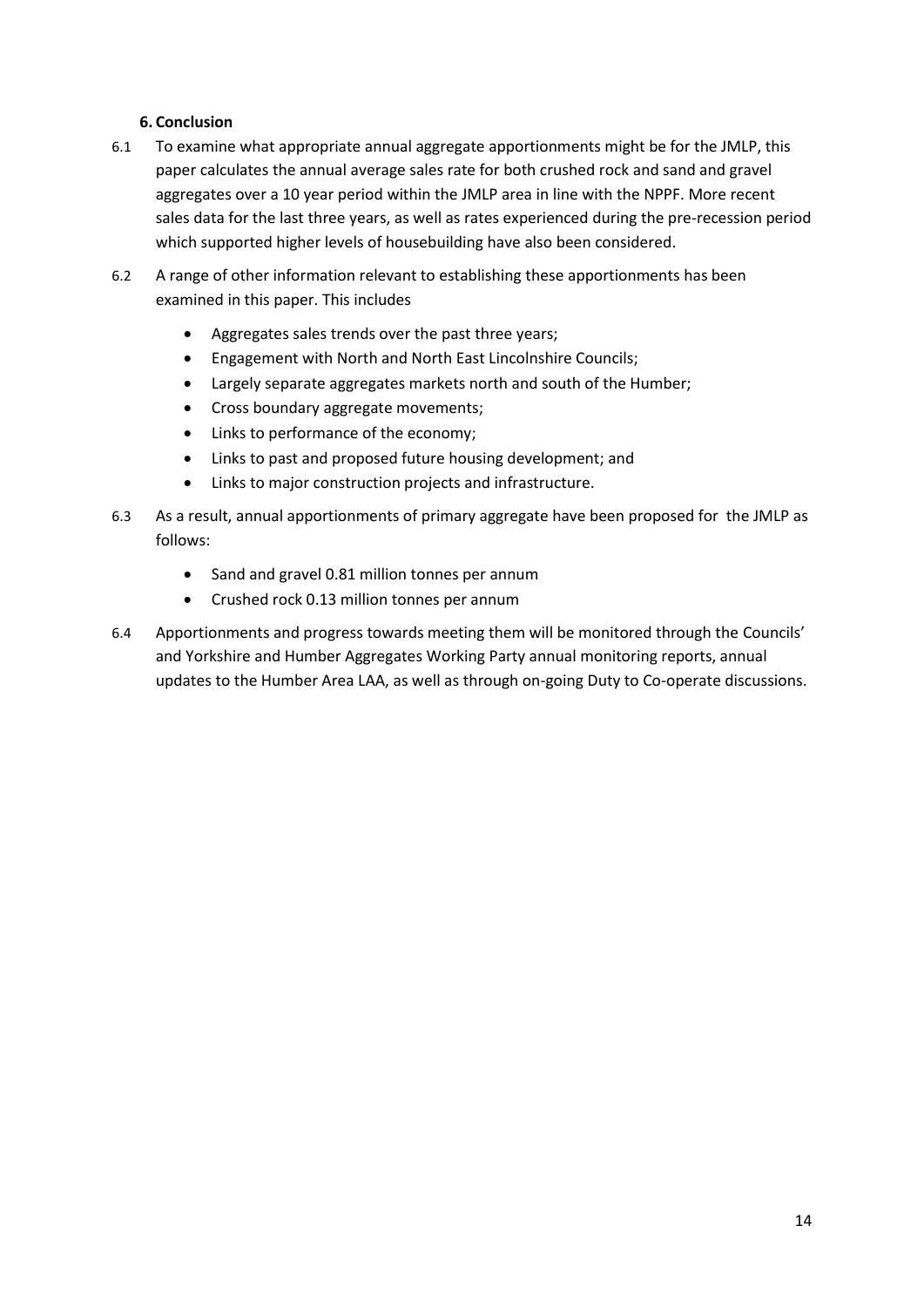## <span id="page-18-0"></span>**Appendix A: North Yorkshire methodology 'Uplift' in aggregate demand calculation**

#### **South Yorkshire**

Uplift in Doncaster's housebuilding needed to meet Local Plan target

A = Local Plan annual net housing target- 1,230 dwellings

B = Average annual net housing delivery between 2006/7 and 2015/16- 596 dwellings

 $A - B \times 100 = 106\%$ 

B

Uplift in sand and gravel tonnage from the East Riding to supply South Yorkshire's housebuilding needs (tonnes)

A = Halfway point of high and low range of sand and gravel consumed within South Yorkshire sourced from the East Riding in 2014, according to AM2014- 190,000 tonnes

B = Percentage uplift in Doncaster's housebuilding needed to meet Local Plan target (see calc above) as a fraction- 1.06

C = Housebuilding accounting for 50% of sand and gravel consumption factor- 0.5

A x B x C = 100,700 tonnes

#### **West Yorkshire**

Uplift in Leeds and Wakefield's housebuilding needed to meet Local Plan target

A = Combined annual net housing target of both Leeds and Wakefield Local Plans - 5,975 dwellings

B = Average annual net housing delivery between 2007/8 and 2016/17- 3,844 dwellings

 $A - B \times 100 = 55%$ 

B

Uplift in sand and gravel tonnage from the East Riding to supply West Yorkshire's housebuilding needs (tonnes)

A = Halfway point of high and low range of sand and gravel consumed within West Yorkshire sourced from the East Riding in 2014, according to AM2014- 175,500 tonnes

B = Percentage uplift in Leeds And Wakefield's housebuilding needed to meet combined Local Plan target (see calc above) as a fraction- 0.55

C = Housebuilding accounting for 50% of sand and gravel consumption factor- 0.5

A x B x C = 48,263 tonnes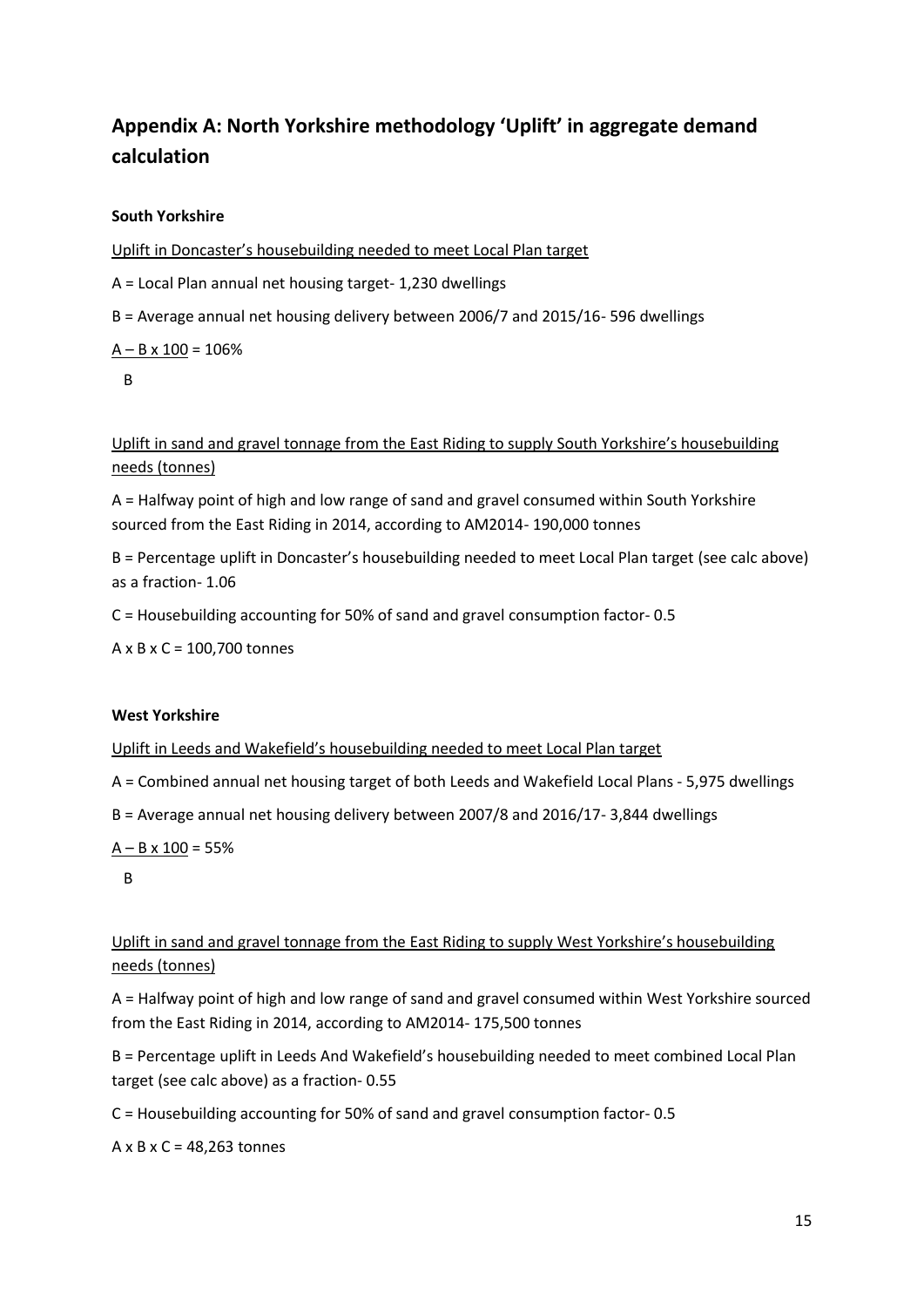#### **East Riding of Yorkshire and Hull**

Uplift in East Riding and Hull's housebuilding needed to meet Local Plan target

A = Combined annual net housing target of both East Riding of Yorkshire and Hull's Local Plans - 2,020 dwellings

B = Average annual net housing delivery between 2007/8 and 2016/17 (Hull data) and 2006/7 and 2015/16 (East Riding data)- 1,366 dwellings

 $A - B \times 100 = 48%$ B

Uplift in sand and gravel tonnage from the East Riding to supply East Riding/Hull's housebuilding needs (tonnes)

A = Halfway point of high and low range of sand and gravel consumed within the Humber sourced from the East Riding in 2014, according to AM2014- 106,000 tonnes

B = Percentage uplift in East Riding and Hull's housebuilding needed to meet combined Local Plan target (see calc above) as a fraction- 0.48

C = Housebuilding accounting for 50% of sand and gravel consumption factor- 0.5

A x B x C = 25,440 tonnes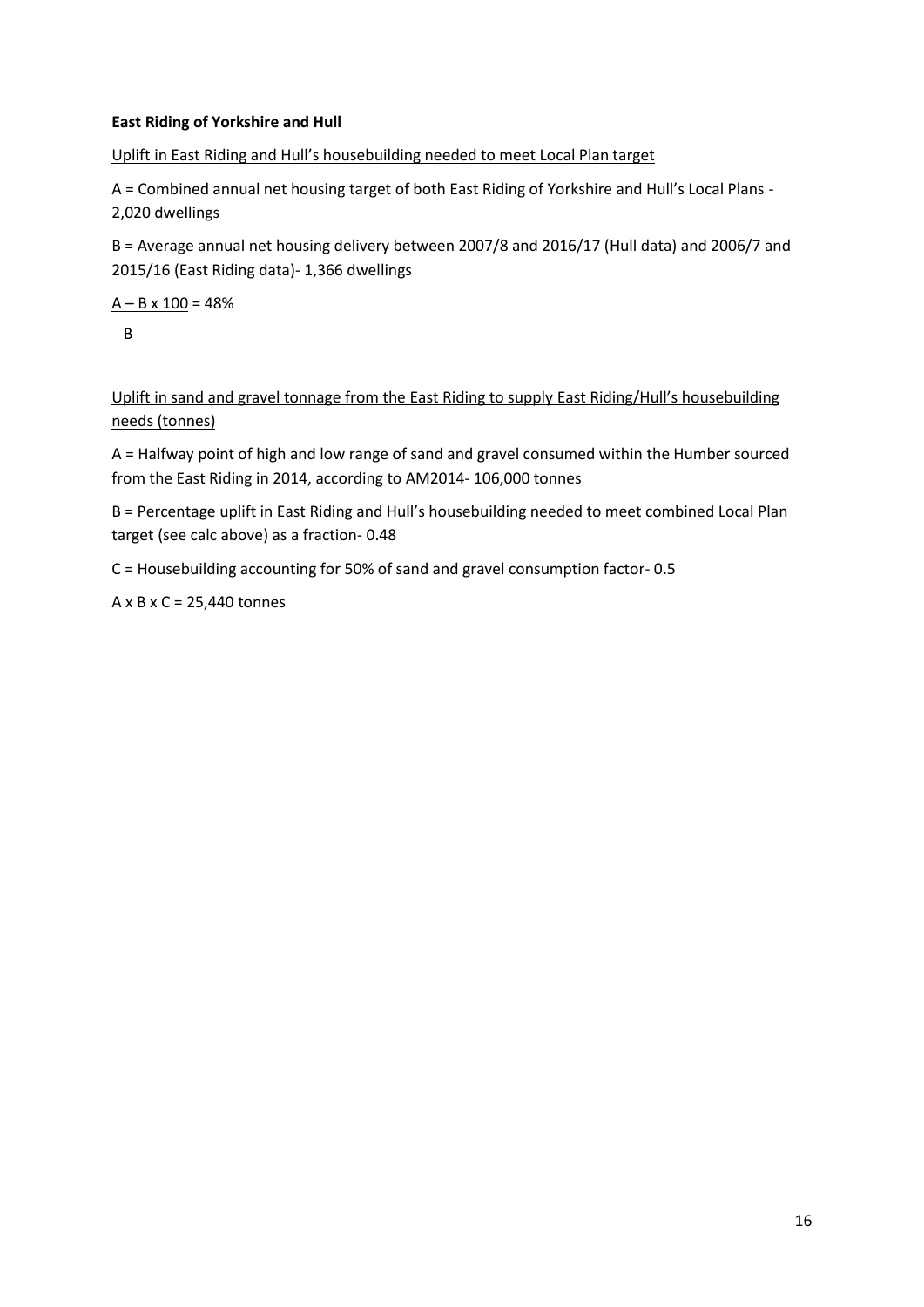## <span id="page-20-0"></span>**Appendix B: YHAWP Consultation responses to a draft version of this Background Paper and the Draft Humber Area Local Aggregate Assessment July 2017 (data up to 2015), the Councils' response, and any amendments to the documents as a result.**

Consultation with the YHAWP took place between  $10^{th}$  July, 2017, and  $7^{th}$  August, 2017.

| Respondan<br>t                                       | <b>Comments</b>                                                                                                                                                                                                                                                                                                                                                                                                                                                                                                                                                                                                                                                                                                                                                                                                | <b>Councils' Response and</b><br><b>Amendments</b>                                                                                                                                                                                                                                                                                                                                                                                                                                                                                                                                                                                                                   |
|------------------------------------------------------|----------------------------------------------------------------------------------------------------------------------------------------------------------------------------------------------------------------------------------------------------------------------------------------------------------------------------------------------------------------------------------------------------------------------------------------------------------------------------------------------------------------------------------------------------------------------------------------------------------------------------------------------------------------------------------------------------------------------------------------------------------------------------------------------------------------|----------------------------------------------------------------------------------------------------------------------------------------------------------------------------------------------------------------------------------------------------------------------------------------------------------------------------------------------------------------------------------------------------------------------------------------------------------------------------------------------------------------------------------------------------------------------------------------------------------------------------------------------------------------------|
| Mark<br>North,<br>Mineral<br>Products<br>Association | Concerned that you may be placing undue confidence in<br>the potential supply of aggregates from the Yorkshire<br>Dales National Park, which appears to be declining.<br>Additionally demand for these traditional areas of crushed<br>rock supply is increasing in other areas as well and there is<br>a danger on the assumption of future supply as there may<br>be productive capacity issues. This is perhaps a matter for<br>discussion at AWP as it is a regional issue.                                                                                                                                                                                                                                                                                                                                | The supply of crushed<br>rock aggregate from<br><b>Yorkshire Dales National</b><br>Park to the East Riding<br>and Hull relates to<br>Swinden Quarry.<br>Carboniferous Limestone<br>travels by rail from here<br>to Hull. Consultation as<br>part of the LAA with the<br><b>National Park Authority</b><br>has established that the<br>quarry has an existing<br>permission lasting until<br>the end of 2030. There is<br>also a current application<br>pending to deepen the<br>quarry and extend its life<br>to 2039. There is<br>therefore no reason to<br>believe there would be<br>any issues of supply from<br>here at least until 2030<br>and probably beyond. |
|                                                      | Pleased that you recognise that there is a link between<br>housing completions and use of sand and gravel.<br>However, your stated view that there is no accepted<br>methodology for linking sand and gravel consumption is<br>not correct we believe. You make reference to the North<br>Yorkshire methodology which is yet to be examined at EiP.<br>However, the same methodology is used in the West<br>Yorkshire and all bar one of the North East mineral<br>planning authorities. Our understanding is that these<br>authorities are using this methodology in recognition that<br>relying on recession averages for sand and gravel<br>consumption for demand planning is an error. It is<br>suggested that this LAA should use the North Yorkshire<br>methodology to forecast future aggregates need. | Looking at the approach<br>of the North East<br>Planning Authorities.<br>County Durham,<br>Northumberland and<br>Tyne and Wear LAA<br>growthed their 10 year<br>aggregate sales averages<br>by around 10%. This was<br>based on uplifting 15%<br>(percentage of<br>construction activity that<br>house building is<br>responsible for according<br>to the Construction<br>Products Association) of<br>the 10 year aggregates                                                                                                                                                                                                                                         |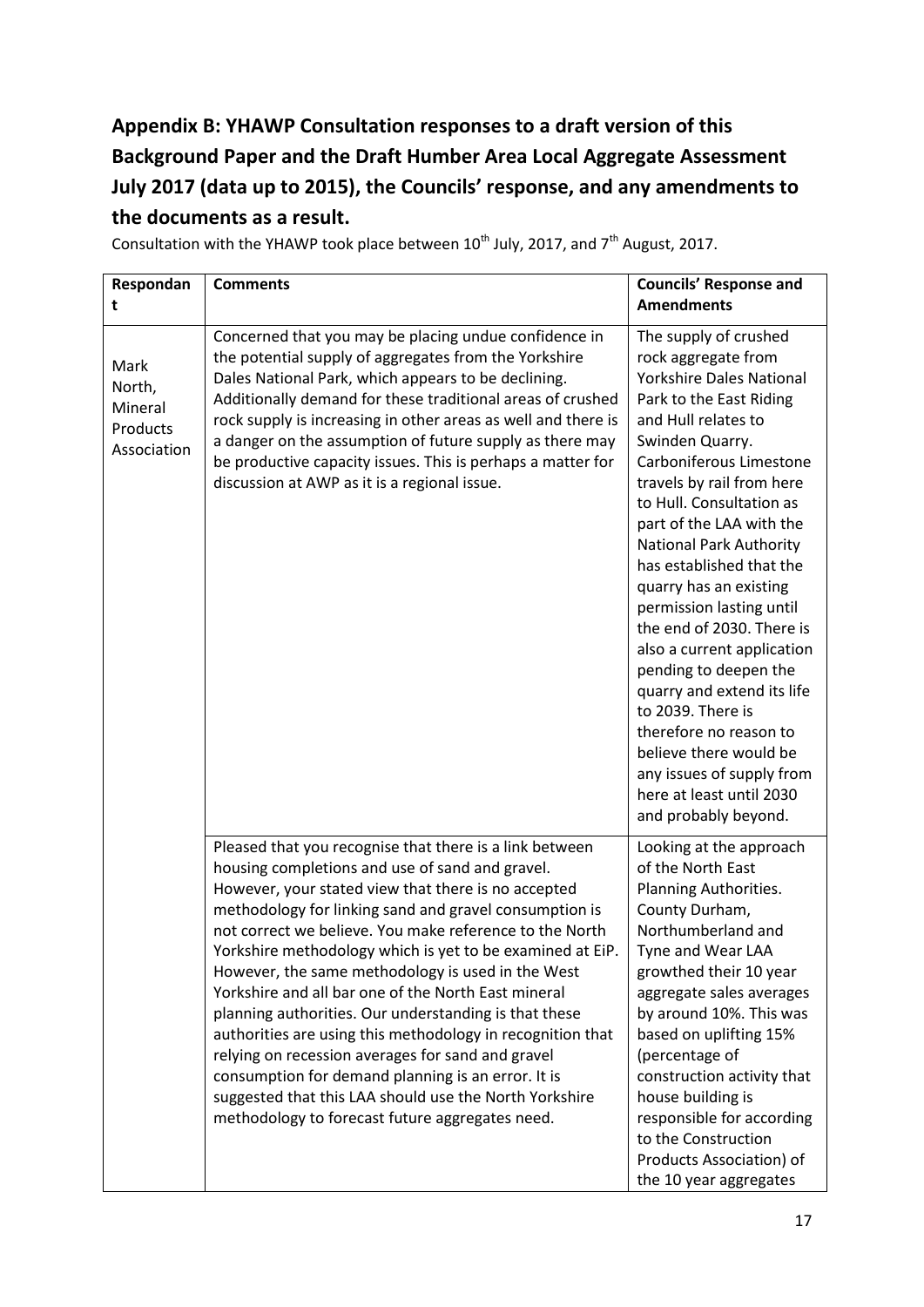sales average by the percentage difference in current and planned future house building rates in the region. The Tees Valley (Darlington Borough, Hartlepool Borough, Middlesbrough Council, Redcar & Cleveland

Borough, and Stocktonon-Tees Borough) LAA uses a similar methodology resulting in growthing aggregate sales by around 6%.

Applying the uplift methodology of the North East Planning Authorities to the East Riding/Hull results in an uplift of the sand and gravel sales average by 8.8%. This is compared to the uplift actually proposed in the Hull/East Riding Aggregates Apportionment Background Paper of 8.1%.

Therefore if the MPA is advocating the use of such a methodology then the resulting uplift is very much similar to that already proposed for sand and gravel in the East Riding and Hull Joint Minerals Local Plan.

It is incorrect to suggest the same North Yorkshire methodology is being used in the North East. A fundamental difference is the assumption of what percentage of sand and gravel is used in housing construction activity. North and West Yorks LAAs assume 50%. The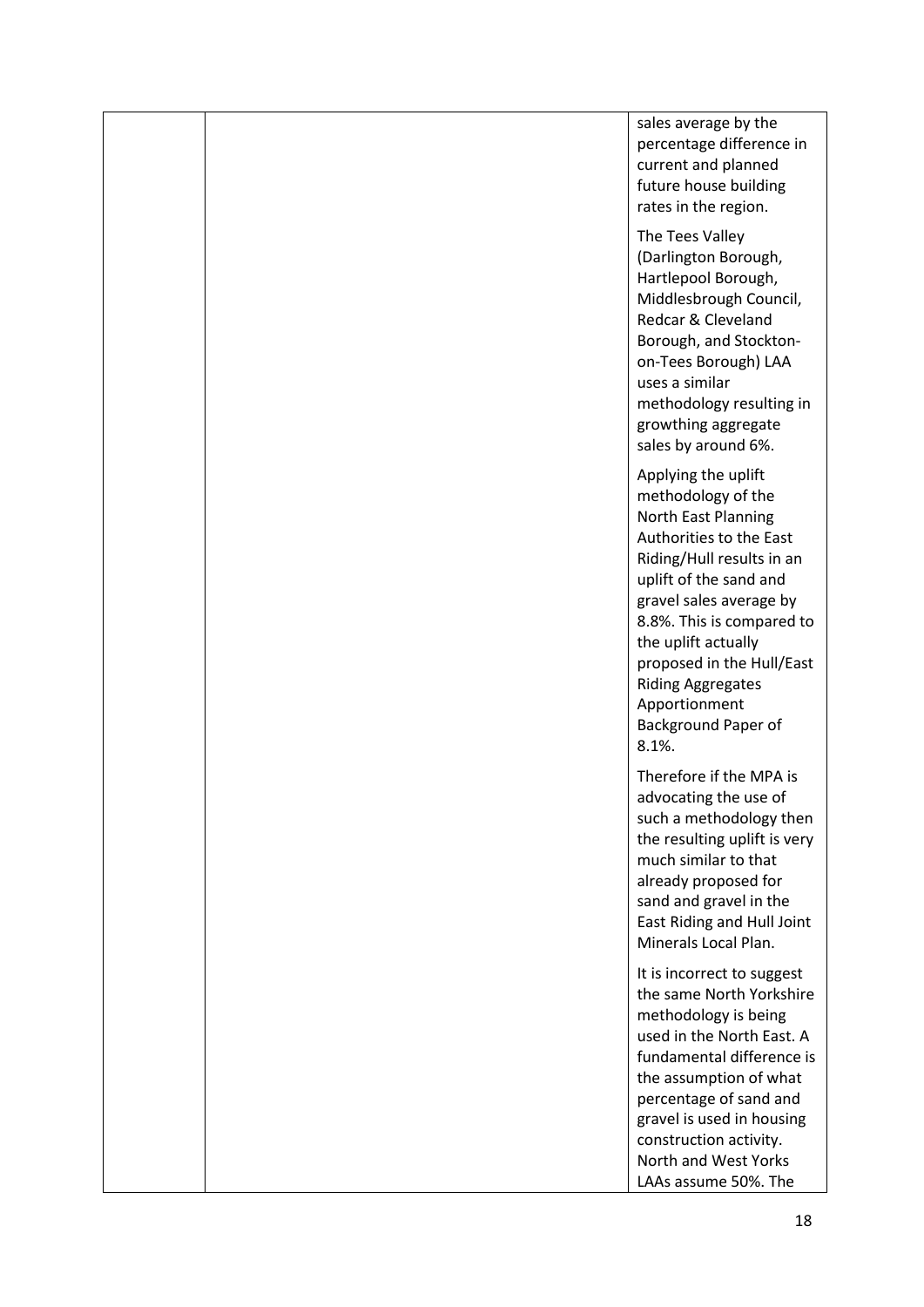North East Authorities assume 15%. If the 50% assumption were to be applied to the East Riding/Hull then the uplift for sand and gravel would amount to around 29.4% against the 10 year sales average. The differing views on what percentage of sand and gravel is used in housing construction activity is symptomatic of uncertainty and doubt over the accuracy of such an assumption. However the 15% figure does have some basis as it was cited in a Construction Products Association Press Release of Monday 14 April 2014, which suggests it would be the more appropriate figure to use. As the Aggregates Apportionment Background Paper already suggests. There is no robust and accepted methodology for directly linking demand for aggregates with house building or the economy of the area as a means of projecting aggregate demand into the future. An approach of using a past average trend in aggregate sales as an apportionment remains a appropriate and has been tested at various Minerals Plan examinations. Also attach separate comments from MPA member W Clifford Watts Ltd. Who have done an analysis of the numbers presented part based on local knowledge. These comments as well as the Councils' response and any resulting changes to the Background Paper and LAA can be found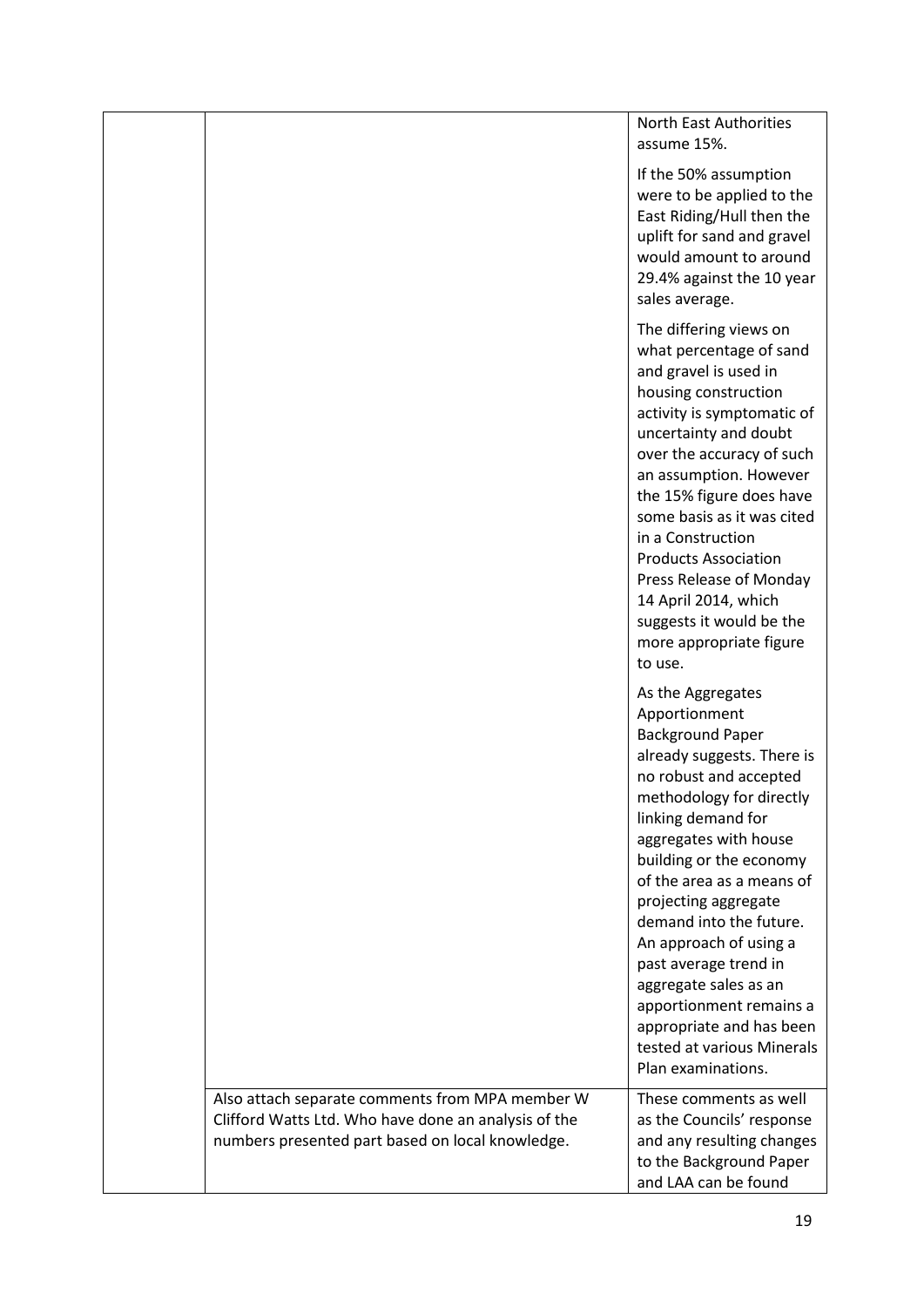|                                                                                                           |                                                                                                                                                                                                                                                                                                                                                                                                                                                                                                                                                                                                                                                                                                                                                                                                                                                                                                                                    |                                                                                                                                                                                                                                                                                                                                                                                   |      |                                           | below.                                                                    |
|-----------------------------------------------------------------------------------------------------------|------------------------------------------------------------------------------------------------------------------------------------------------------------------------------------------------------------------------------------------------------------------------------------------------------------------------------------------------------------------------------------------------------------------------------------------------------------------------------------------------------------------------------------------------------------------------------------------------------------------------------------------------------------------------------------------------------------------------------------------------------------------------------------------------------------------------------------------------------------------------------------------------------------------------------------|-----------------------------------------------------------------------------------------------------------------------------------------------------------------------------------------------------------------------------------------------------------------------------------------------------------------------------------------------------------------------------------|------|-------------------------------------------|---------------------------------------------------------------------------|
| Malcolm<br>Ratcliff,<br>Charis<br>Consultancy<br>Ltd on                                                   | We have carried out an analysis on the sales and<br>with the LAA and AM figures.                                                                                                                                                                                                                                                                                                                                                                                                                                                                                                                                                                                                                                                                                                                                                                                                                                                   | The discrepancies<br>highlighted within the<br>consumption figures in the LAA and have found some<br>table are a product of<br>discrepancies. Some of these may be due to rounding<br>errors or variations between local and national surveys,<br>differences between the<br>but we present our interpretation below for comparison<br>overall number and<br>individual operators |      |                                           |                                                                           |
| behalf of W                                                                                               | Aggregates use in                                                                                                                                                                                                                                                                                                                                                                                                                                                                                                                                                                                                                                                                                                                                                                                                                                                                                                                  |                                                                                                                                                                                                                                                                                                                                                                                   |      |                                           | responding to each<br>different survey. These                             |
| C Watts Ltd                                                                                               | <b>Humber Area</b>                                                                                                                                                                                                                                                                                                                                                                                                                                                                                                                                                                                                                                                                                                                                                                                                                                                                                                                 | 2005                                                                                                                                                                                                                                                                                                                                                                              | 2009 | 2014                                      | differences mean that                                                     |
|                                                                                                           | Sand & Gravel ktpa                                                                                                                                                                                                                                                                                                                                                                                                                                                                                                                                                                                                                                                                                                                                                                                                                                                                                                                 |                                                                                                                                                                                                                                                                                                                                                                                   |      |                                           | aggregates working party                                                  |
|                                                                                                           | Sales (LAA)                                                                                                                                                                                                                                                                                                                                                                                                                                                                                                                                                                                                                                                                                                                                                                                                                                                                                                                        | 1100                                                                                                                                                                                                                                                                                                                                                                              | 1000 | 900                                       | data (which informs the                                                   |
|                                                                                                           | Imports (AM)                                                                                                                                                                                                                                                                                                                                                                                                                                                                                                                                                                                                                                                                                                                                                                                                                                                                                                                       | 908                                                                                                                                                                                                                                                                                                                                                                               | 287  | 305                                       | both the LAA and                                                          |
|                                                                                                           | Exports (AM)                                                                                                                                                                                                                                                                                                                                                                                                                                                                                                                                                                                                                                                                                                                                                                                                                                                                                                                       | 607                                                                                                                                                                                                                                                                                                                                                                               | 500  | 520                                       | Aggregates<br>Apportionment                                               |
|                                                                                                           | Marine (AWP)                                                                                                                                                                                                                                                                                                                                                                                                                                                                                                                                                                                                                                                                                                                                                                                                                                                                                                                       | 300                                                                                                                                                                                                                                                                                                                                                                               | 92   | $\Omega$                                  | Background Paper)                                                         |
|                                                                                                           | <b>Consumption LAA &amp;</b><br>AM                                                                                                                                                                                                                                                                                                                                                                                                                                                                                                                                                                                                                                                                                                                                                                                                                                                                                                 | 1683                                                                                                                                                                                                                                                                                                                                                                              | 743  | 424                                       | cannot be directly                                                        |
|                                                                                                           | <b>Consumption Watts</b>                                                                                                                                                                                                                                                                                                                                                                                                                                                                                                                                                                                                                                                                                                                                                                                                                                                                                                           | 1701                                                                                                                                                                                                                                                                                                                                                                              | 902  | 685                                       | compared with National                                                    |
|                                                                                                           | <b>Crushed Rock ktpa</b>                                                                                                                                                                                                                                                                                                                                                                                                                                                                                                                                                                                                                                                                                                                                                                                                                                                                                                           |                                                                                                                                                                                                                                                                                                                                                                                   |      |                                           | Aggregates Survey data.                                                   |
|                                                                                                           | Sales (LAA)                                                                                                                                                                                                                                                                                                                                                                                                                                                                                                                                                                                                                                                                                                                                                                                                                                                                                                                        | 400                                                                                                                                                                                                                                                                                                                                                                               | 100  | 750                                       | This will be highlighted in                                               |
|                                                                                                           | Imports (AM)                                                                                                                                                                                                                                                                                                                                                                                                                                                                                                                                                                                                                                                                                                                                                                                                                                                                                                                       | 594                                                                                                                                                                                                                                                                                                                                                                               | 592  | 700                                       | both the LAA and the                                                      |
|                                                                                                           | Exports (AM)                                                                                                                                                                                                                                                                                                                                                                                                                                                                                                                                                                                                                                                                                                                                                                                                                                                                                                                       | 106                                                                                                                                                                                                                                                                                                                                                                               | 0    | 0                                         | Aggregates<br>Apportionment                                               |
|                                                                                                           | Consumption LAA &                                                                                                                                                                                                                                                                                                                                                                                                                                                                                                                                                                                                                                                                                                                                                                                                                                                                                                                  |                                                                                                                                                                                                                                                                                                                                                                                   |      |                                           | Background paper.                                                         |
|                                                                                                           | AM                                                                                                                                                                                                                                                                                                                                                                                                                                                                                                                                                                                                                                                                                                                                                                                                                                                                                                                                 | 857                                                                                                                                                                                                                                                                                                                                                                               | 789  | 724                                       | The LAA and Background                                                    |
|                                                                                                           | <b>Consumption Watts</b>                                                                                                                                                                                                                                                                                                                                                                                                                                                                                                                                                                                                                                                                                                                                                                                                                                                                                                           | 888                                                                                                                                                                                                                                                                                                                                                                               | 692  | 1450                                      | Paper do not establish                                                    |
|                                                                                                           |                                                                                                                                                                                                                                                                                                                                                                                                                                                                                                                                                                                                                                                                                                                                                                                                                                                                                                                                    |                                                                                                                                                                                                                                                                                                                                                                                   |      |                                           | their own consumption,                                                    |
|                                                                                                           | LAA / AM total                                                                                                                                                                                                                                                                                                                                                                                                                                                                                                                                                                                                                                                                                                                                                                                                                                                                                                                     | 2540                                                                                                                                                                                                                                                                                                                                                                              | 1532 | 1148                                      | import, and export                                                        |
|                                                                                                           | <b>Watts total</b>                                                                                                                                                                                                                                                                                                                                                                                                                                                                                                                                                                                                                                                                                                                                                                                                                                                                                                                 | 2589                                                                                                                                                                                                                                                                                                                                                                              | 1594 | 2135                                      | figures for the Humber                                                    |
|                                                                                                           | The Watts' figures were derived by taking sales figures<br>adding imports and marine and subtracting exports to<br>arrive at consumption (e.g. 1100+908+300-607=1701).<br>There are discrepancies in all three years but the largest<br>ones are for 2014. For crushed rock we cannot reconcile<br>the figures for consumption in Table 7 with the data on<br>sales of crushed rock in Table 4. Although we realise that<br>you cannot change the AM figures we ask that you caveat<br>the information presented to mention the anomaly and to<br>provide the correct figure.<br>Similarly, for sand and gravel in 2014, the AM survey has a<br>sales figure of 639 ktpa compared with the LAA figure of<br>900 ktpa which is responsible for the difference of 261<br>ktpa in the consumption figures. We therefore think you<br>should treat the AM14 consumption figures with caution<br>as we do not believe they are correct. |                                                                                                                                                                                                                                                                                                                                                                                   |      |                                           | and so quotes figures<br>within National<br>Aggregates Survey<br>instead. |
| Moreover, we are also unclear whether these figures<br>include marine sand and gravel. RAWP figures would |                                                                                                                                                                                                                                                                                                                                                                                                                                                                                                                                                                                                                                                                                                                                                                                                                                                                                                                                    |                                                                                                                                                                                                                                                                                                                                                                                   |      | The Humber sand and<br>gravel consumption |                                                                           |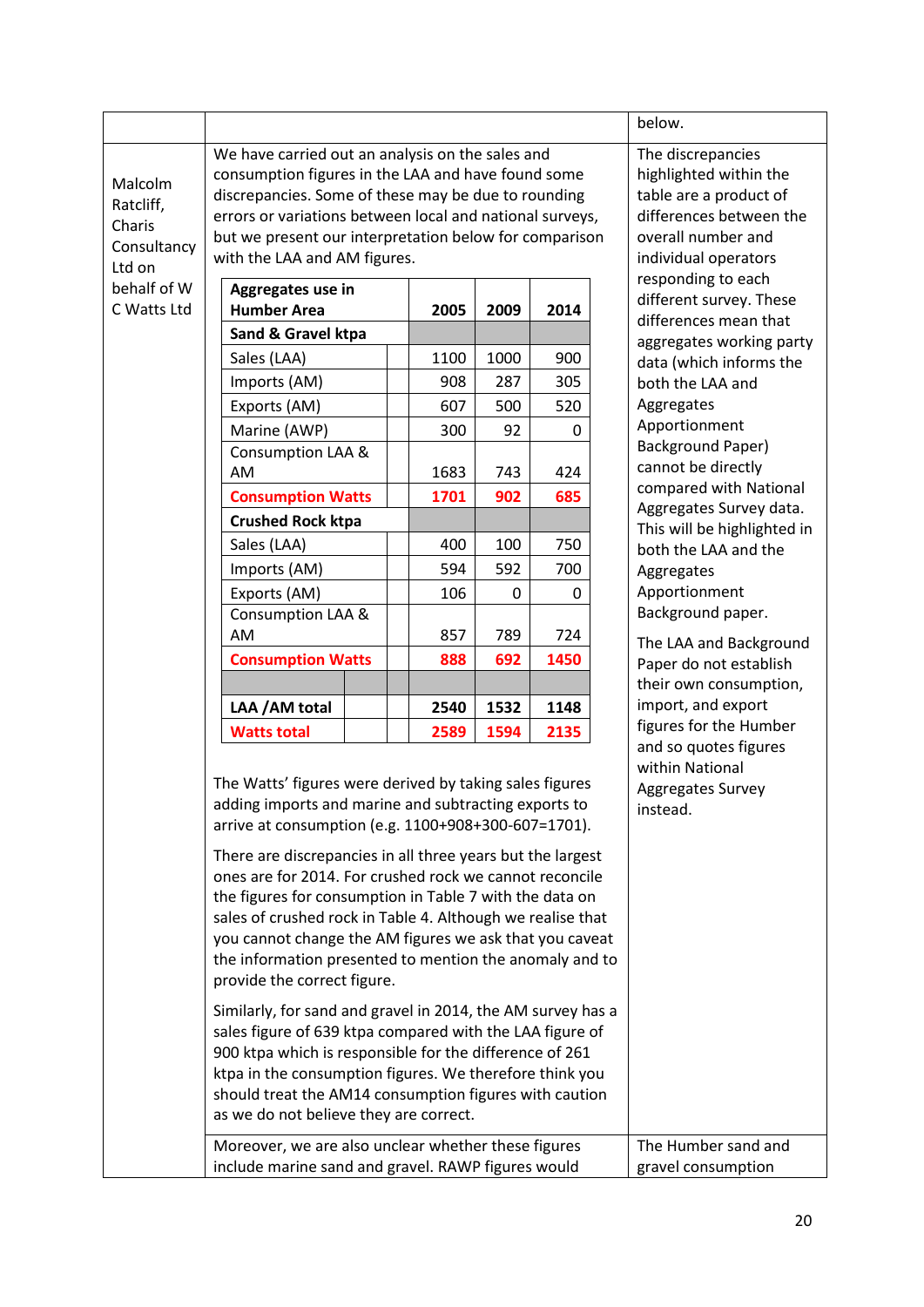| suggest that in 2005 300ktpa of marine aggs were landed<br>in the Humber, and in 2009 this was 115 ktpa. In 2014 no<br>landings were recorded. If these figures are added in<br>above, they increase consumption for the earlier years<br>significantly.<br>We believe this is important since the alternative figures<br>show clearly a distinct fall in the consumption of sand and<br>gravel between 2005 and 2014 mirrored by an increase in<br>the consumption of crushed rock. We believe that the fall<br>in sand and gravel consumption is not just an aspect of<br>the recession, but also of the fact that the resources are<br>becoming constrained and there are more calls on<br>exporting local material. This is evidenced in the<br>composition of concrete produced in the area (at least<br>north of the Humber). The majority of concrete plants use<br>a mixture of sand and crushed rock (e.g. Goole, Hull, and<br>Driffield). We believe this may be true of plants south of<br>the river as well. Sand and gravel however, is used by this<br>company at its plants, and by Hanson at Bridlington<br>(imported from North Yorkshire). It may also apply at the<br>plant at Elsham too.<br>We agree with the LAA analysis of reserves and landbanks. | figures in table 7 of the<br>LAA are taken from<br><b>National Minerals Survey</b><br>data and does include<br>marine sand and gravel.<br>No aggregate sand and<br>gravel was landed at Hull<br>in 2014 (due to the<br>redevelopment of<br>Alexandra Dock for the<br>Greenport development).<br>It would therefore be<br>misleading to interpret<br>the 2014 consumption<br>figure for the Humber as<br>being a downward trend.<br>Sales of crushed rock<br>have remained relatively<br>constant in the Humber<br>area up to 2014 (and in<br>the East Riding area up to<br>2016). This was followed<br>by a dramatic increase in<br>sales from North<br>Lincolnshire from 2014<br>and a more moderate rise<br>in sales from the East<br>Riding in 2016. It is too<br>early to say what has<br>caused these rises in sales<br>(particularly for the East<br>Riding). It is not<br>necessarily indicative of a<br>shortage of sand and<br>gravel in the area. Sales<br>of primary sand and<br>gravel across the Humber<br>have remained relatively<br>constant throughout the<br>same period. If supplies<br>were increasingly<br>constrained, one would<br>expect to see a fall in<br>sales.<br>Comments noted. |
|----------------------------------------------------------------------------------------------------------------------------------------------------------------------------------------------------------------------------------------------------------------------------------------------------------------------------------------------------------------------------------------------------------------------------------------------------------------------------------------------------------------------------------------------------------------------------------------------------------------------------------------------------------------------------------------------------------------------------------------------------------------------------------------------------------------------------------------------------------------------------------------------------------------------------------------------------------------------------------------------------------------------------------------------------------------------------------------------------------------------------------------------------------------------------------------------------------------------------------------------------------------------------|----------------------------------------------------------------------------------------------------------------------------------------------------------------------------------------------------------------------------------------------------------------------------------------------------------------------------------------------------------------------------------------------------------------------------------------------------------------------------------------------------------------------------------------------------------------------------------------------------------------------------------------------------------------------------------------------------------------------------------------------------------------------------------------------------------------------------------------------------------------------------------------------------------------------------------------------------------------------------------------------------------------------------------------------------------------------------------------------------------------------------------------------------------------------------------------------------------------|
| The Humber Area clearly suffers from resource issues for                                                                                                                                                                                                                                                                                                                                                                                                                                                                                                                                                                                                                                                                                                                                                                                                                                                                                                                                                                                                                                                                                                                                                                                                                   | There is insufficient                                                                                                                                                                                                                                                                                                                                                                                                                                                                                                                                                                                                                                                                                                                                                                                                                                                                                                                                                                                                                                                                                                                                                                                          |
| the highest quality of sand and gravel and we recognise<br>that it may not be possible to increase the supply of the<br>highest quality materials in the future due to the difficulty<br>in finding new sites. W Clifford Watts controls the best                                                                                                                                                                                                                                                                                                                                                                                                                                                                                                                                                                                                                                                                                                                                                                                                                                                                                                                                                                                                                          | evidence available to<br>make that assertion<br>within the LAA. Especially<br>without further                                                                                                                                                                                                                                                                                                                                                                                                                                                                                                                                                                                                                                                                                                                                                                                                                                                                                                                                                                                                                                                                                                                  |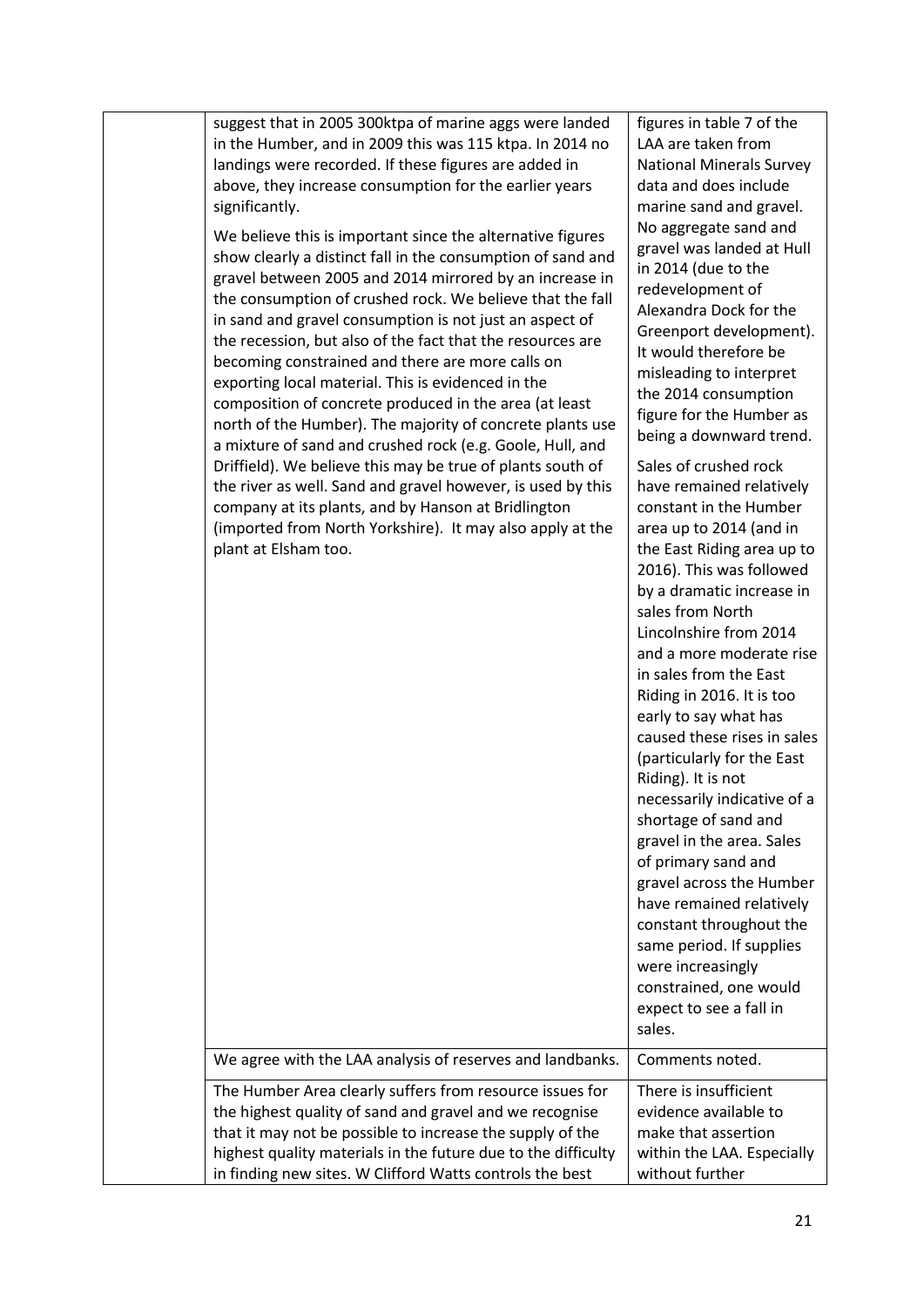| quality reserves within East Riding, which we believe the<br>LAA needs to acknowledge along with the limited<br>potential for future supplies of this material.                                                                                                                                                                                                                                                                                                                                                                                                                                                                                                                                                                                                                                                                                                                                                                                                                                                                                                                                                                                                  | engagement with other<br>operators.                                                                                                                                                                                                                                                                                                                                                                                                                                                                                                                                                                                                                                                                                                                                                                                                                                                                                                                                                                                                                            |
|------------------------------------------------------------------------------------------------------------------------------------------------------------------------------------------------------------------------------------------------------------------------------------------------------------------------------------------------------------------------------------------------------------------------------------------------------------------------------------------------------------------------------------------------------------------------------------------------------------------------------------------------------------------------------------------------------------------------------------------------------------------------------------------------------------------------------------------------------------------------------------------------------------------------------------------------------------------------------------------------------------------------------------------------------------------------------------------------------------------------------------------------------------------|----------------------------------------------------------------------------------------------------------------------------------------------------------------------------------------------------------------------------------------------------------------------------------------------------------------------------------------------------------------------------------------------------------------------------------------------------------------------------------------------------------------------------------------------------------------------------------------------------------------------------------------------------------------------------------------------------------------------------------------------------------------------------------------------------------------------------------------------------------------------------------------------------------------------------------------------------------------------------------------------------------------------------------------------------------------|
| We do not agree with your assessment of future demand<br>for sand and gravel, or your assessment of supply of<br>crushed rock.                                                                                                                                                                                                                                                                                                                                                                                                                                                                                                                                                                                                                                                                                                                                                                                                                                                                                                                                                                                                                                   | Consultation as part of<br>the LAA with the National<br>Park Authority has                                                                                                                                                                                                                                                                                                                                                                                                                                                                                                                                                                                                                                                                                                                                                                                                                                                                                                                                                                                     |
| Dealing with crushed rock first, we believe you have over-<br>estimated the potential supply of aggregates from the<br>Yorks Dales National Park, which is declining fast and<br>Swinden will close by 2026. There is potential to replace<br>this material in North Yorkshire, but further caution is<br>required because demand for crushed rock from these<br>large sites is increasing everywhere. If growth in the use of<br>rock continues as it has recently it is likely that at some<br>stage there will be a capacity limitation. This should be<br>discussed regionally since if all mpas are relying on<br>crushed rock to substitute for sand and gravel then the<br>supply may not be sufficient for all. Furthermore, we<br>believe you are wrong about statements relating to<br>marine aggregates. These are more expensive to use than<br>crushed rock and it is likely that if the supply pattern<br>remains the same, then there will be further substitution<br>of crushed rock for sand and gravel, not less. Marine<br>sources are likely to be more competitive in the long term,<br>but we do not see this happening in the short term. | established that Swinden<br>Quarry has an existing<br>permission lasting until<br>the end of 2030. There is<br>also a current application<br>pending to deepen the<br>quarry and extend its life<br>to 2039. There is<br>therefore no reason to<br>believe there would be<br>any issues of supply from<br>here at least until 2030<br>and probably beyond.<br>As stated above. Sales of<br>crushed rock have<br>remained relatively<br>constant in the Humber<br>area up to 2014. It is too<br>early to say what has<br>caused recent rises in<br>sales (particularly for the<br>East Riding). It is not<br>necessarily indicative of<br>substitution of sand and<br>gravel with crushed rock<br>in the area. Sales of<br>primary sand and gravel<br>across the Humber have<br>remained relatively<br>constant throughout the<br>same period, when<br>supplies are relatively<br>unconstrained. One<br>would expect to see a fall<br>in sales if existing supplies<br>were not suitable and<br>crushed rock was<br>increasingly being used in<br>substitution. |
|                                                                                                                                                                                                                                                                                                                                                                                                                                                                                                                                                                                                                                                                                                                                                                                                                                                                                                                                                                                                                                                                                                                                                                  | The statements relating<br>to marine aggregates<br>were informed by a<br>specific marine<br>aggregates study                                                                                                                                                                                                                                                                                                                                                                                                                                                                                                                                                                                                                                                                                                                                                                                                                                                                                                                                                   |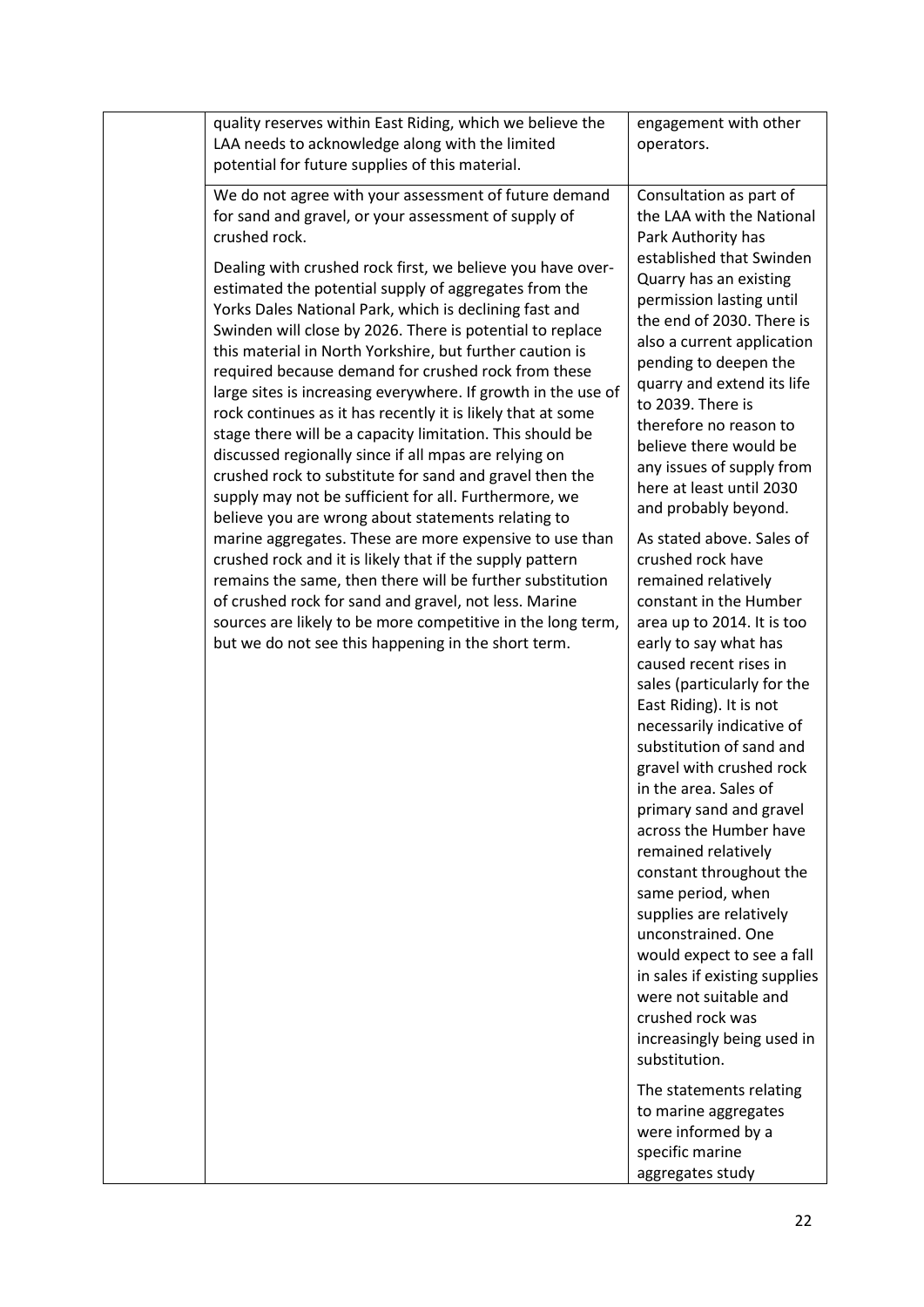|                                                                                                                                                                                                                                                                                                                                                                                                                                                                                                                                                                                                                                                                                                                                                                                                                                                                                                                                                                                                                                                                                                                                                                                                                                                                                                                                                                                                                                                                                                                                                                  | commissioned by Leeds<br>City Council on behalf of<br>the YHAWP. A broad<br>range of stakeholders,<br>including industry<br>representatives<br>contributed towards the<br>study.                                                                                                                                                                                                                                                                                                                                                                                                                                                                                                                                                                                                                                                                                                                                                                                                                                |
|------------------------------------------------------------------------------------------------------------------------------------------------------------------------------------------------------------------------------------------------------------------------------------------------------------------------------------------------------------------------------------------------------------------------------------------------------------------------------------------------------------------------------------------------------------------------------------------------------------------------------------------------------------------------------------------------------------------------------------------------------------------------------------------------------------------------------------------------------------------------------------------------------------------------------------------------------------------------------------------------------------------------------------------------------------------------------------------------------------------------------------------------------------------------------------------------------------------------------------------------------------------------------------------------------------------------------------------------------------------------------------------------------------------------------------------------------------------------------------------------------------------------------------------------------------------|-----------------------------------------------------------------------------------------------------------------------------------------------------------------------------------------------------------------------------------------------------------------------------------------------------------------------------------------------------------------------------------------------------------------------------------------------------------------------------------------------------------------------------------------------------------------------------------------------------------------------------------------------------------------------------------------------------------------------------------------------------------------------------------------------------------------------------------------------------------------------------------------------------------------------------------------------------------------------------------------------------------------|
| You say there is a link between housing completions and<br>use of sand and gravel and we would agree. The situation<br>is complicated by the use of crushed rock in concrete and<br>cross boundary movements as you say, but there is still a<br>0.70 correlation coefficient between sand and gravel use<br>and housing completions, which is significant at the 95%<br>confidence level. This can be easily checked by use of the<br>CORREL function in Excel. This correlation strengthens<br>when marine aggregates are included. This means that<br>you have been overcautious in your assessment and that<br>you may project future sand and gravel use in line with<br>movements in housing completion trends, with<br>confidence. Thus you are wrong that there is no 'robust<br>and accepted methodology for directly linking demand for<br>aggregates with housebuilding' You mention the North<br>Yorkshire methodology and although this has yet to be<br>examined, it has to our knowledge not attracted any<br>objections. The same methodology is also used by the<br>whole of the North East mpas bar Teesside, and by the<br>five West Yorkshire mpas, so it cannot be described as<br>anomalous. It has been specifically adopted by those<br>authorities to reflect aspirations for growth and in<br>acknowledgment that relying on recessionary averages to<br>project future demand is dangerously flawed.<br>We believe you should use either the North Yorkshire<br>methodology or one of your own to forecast future<br>aggregate needs. | The link between housing<br>completions and use of<br>sand and gravel is<br>acknowledged and<br>discussed in the paper.<br>Looking at the approach<br>of the North East<br>Planning Authorities.<br>County Durham,<br>Northumberland and<br>Tyne and Wear LAA<br>growthed their 10 year<br>aggregate sales averages<br>by around 10%.<br>This was based on<br>calculating what 15% of<br>the 10 year annual<br>aggregates sales average<br>tonnage is. 15% is the<br>percentage of<br>construction activity that<br>house building is<br>responsible for according<br>to the Construction<br>Products Association. The<br>percentage difference in<br>current and planned<br>future house building<br>rates in the region was<br>then established. This<br>was then used to growth<br>15% of the 10 year<br>average sales. The<br>resulting figure was then<br>added back onto 85% of<br>the 10 year average sales.<br>The Tees Valley<br>(Darlington Borough,<br>Hartlepool Borough,<br>Middlesbrough Council, |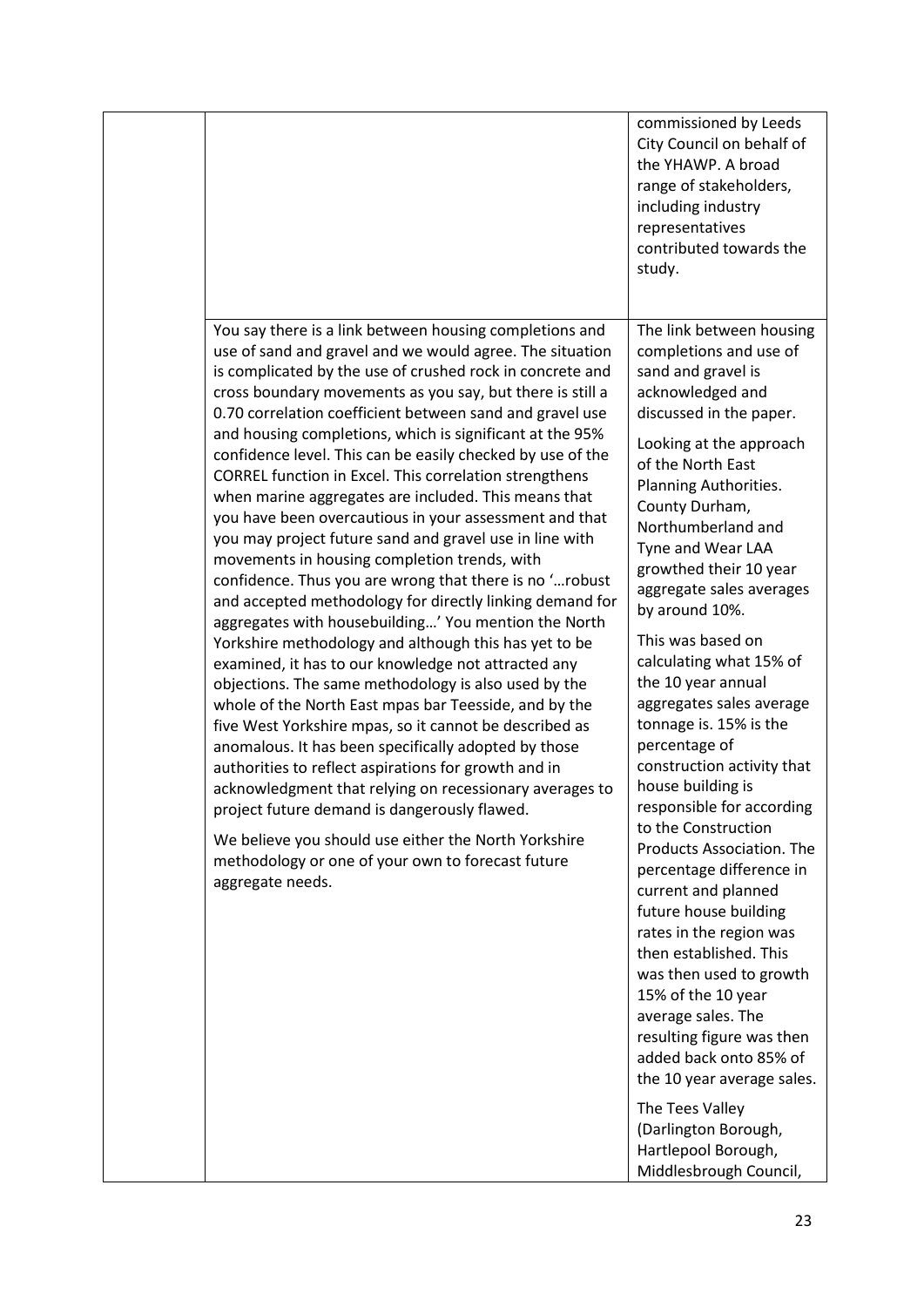Redcar & Cleveland Borough, and Stocktonon-Tees Borough) LAA uses a similar methodology resulting in growthing aggregate sales by around 6%. Applying the uplift methodology of the North East Planning Authorities to the East Riding/Hull results in an uplift of the sand and gravel sales average by 8.8%. This is compared to the uplift actually proposed in the Hull/East Riding Aggregates Apportionment Background Paper of 8.1%. Therefore if W C Watts Ltd is advocating the use of such a methodology then the resulting uplift (of the 10 year sales average) is very much similar to that already proposed for sand and gravel in the East Riding and Hull Joint Minerals Local Plan. It is incorrect to suggest the same North Yorkshire methodology is being used in the North East. A fundamental difference is the assumption of what percentage of sand and gravel is used in housing construction activity. North and West Yorks LAAs assume 50%. The North East Authorities assume 15%. If the 50% assumption were to be applied to the East Riding/Hull then the uplift for sand and gravel would amount to around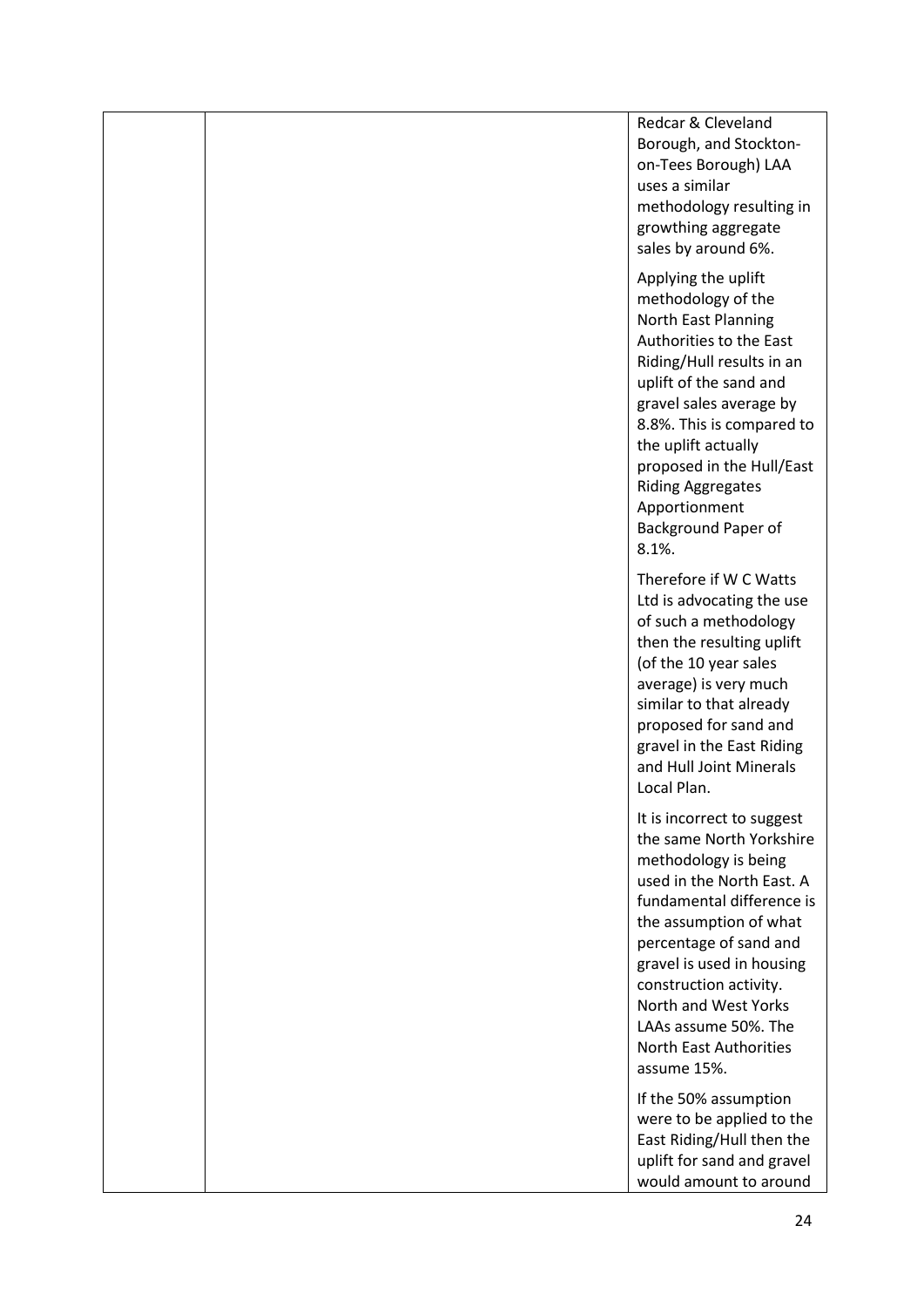29.4% against the 10 year sales average.

The differing views on what percentage of sand and gravel is used in housing construction activity is symptomatic of uncertainty and doubt over the accuracy of such an assumption. However the 15% figure does have some basis as it was cited in a Construction Products Association Press Release of Monday 14 April 2014, which suggests it would be the more appropriate figure to use out of the two.

As the Aggregates Apportionment Background Paper already suggests. There is no robust and accepted methodology for directly linking demand for aggregates with house building or the economy of the area as a means of projecting aggregate demand into the future. An approach of using a past average trend in aggregate sales as an apportionment remains a robust approach and has been tested as such at various Minerals Plan examinations.

Far from relying on recessionary averages to project future demand, the background paper proposes an annual sand and gravel apportionment figure which is higher than prerecession levels.

The latest evidence of linkages between housing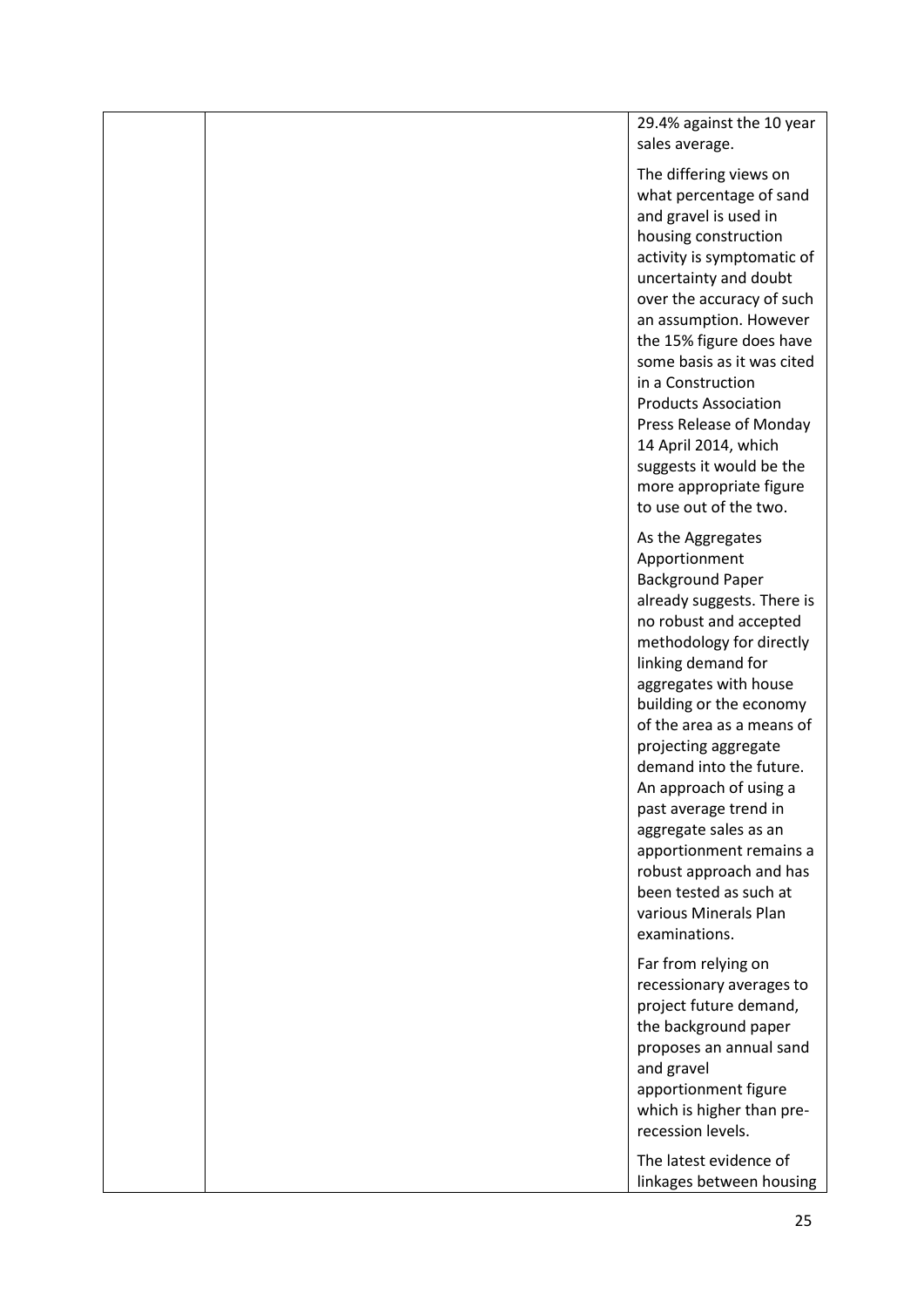|                                                                                                                                                                                                                                                                                                                                                                                                                                                                                                                                                                                                                  |          |                                                   |                | growth and demand for<br>aggregates will be kept<br>under review as part of<br>ongoing development of<br>Local Plans and further<br>reviews of the LAA.                                                                                                                               |  |
|------------------------------------------------------------------------------------------------------------------------------------------------------------------------------------------------------------------------------------------------------------------------------------------------------------------------------------------------------------------------------------------------------------------------------------------------------------------------------------------------------------------------------------------------------------------------------------------------------------------|----------|---------------------------------------------------|----------------|---------------------------------------------------------------------------------------------------------------------------------------------------------------------------------------------------------------------------------------------------------------------------------------|--|
| We also struggle to accept your analysis in para 5.4 of the<br>Apportionment Paper which asserts that the best figure to<br>use is the 3 year average. This is not the advice of NPPF or<br>PPG which was specifically worded to stop esoteric<br>experiments in averages. You should start with the 10<br>year average and then use other local information to<br>adjust it, not arbitrarily pick an average that you feel<br>comfortable with. The three year average is an indicator<br>of recent trends which might suggest a review of local<br>plan allocations. It is not meant to be used as a predictor |          |                                                   |                | NPPG promotes a<br>forecast of the demand<br>for aggregates based on<br>both the rolling average<br>of 10-years sales data and<br>other relevant local<br>information (Paragraph:<br>062 Reference ID: 27-<br>062-20140306).<br>It clarifies that other<br>relevant local information |  |
| We find the information given in Table 1 to be opaque in<br>that the base data is not shown so the calculations cannot<br>be checked. However, we have compared the figures<br>presented with the figures for the six years cited obtained<br>from the RAWP Annual Reports for 2004 and 2008 for the<br>sub-region.<br>EXTRACTED FROM Y&H AMR TABLE 3 - SAND AND GRAVEL<br>AGGREGATE AND NON-AGGREGATE SALES 2002-2007<br>(million tonnes)                                                                                                                                                                       |          |                                                   |                |                                                                                                                                                                                                                                                                                       |  |
| 200<br>20<br>4<br>05                                                                                                                                                                                                                                                                                                                                                                                                                                                                                                                                                                                             | 200<br>6 | 20<br>07                                          | Ave<br>rag     | Reference ID: 27-064-<br>20140306).<br>The use of the last three                                                                                                                                                                                                                      |  |
| 1.1<br>1.1                                                                                                                                                                                                                                                                                                                                                                                                                                                                                                                                                                                                       | 1.2      | 1.<br>3                                           | е<br>1.0<br>83 | years sales average as an<br>apportionment figure has<br>not been arbitrarily                                                                                                                                                                                                         |  |
| 0.4<br>0.3                                                                                                                                                                                                                                                                                                                                                                                                                                                                                                                                                                                                       | 0.3      | 0.<br>3                                           | 0.3<br>00      | picked. It is clear that a<br>range of local information<br>(such as housebuilding                                                                                                                                                                                                    |  |
| 1.5<br>1.4                                                                                                                                                                                                                                                                                                                                                                                                                                                                                                                                                                                                       | 1.5      | 1.<br>5                                           | 1.3<br>66      | and the economy) and<br>alternative                                                                                                                                                                                                                                                   |  |
| It is clear that the pre-recession average for the Humber<br>Area was much higher than you claim if marine aggregates<br>are included as they should be, and that it was a rising<br>market with year on year increases. Because virtually all<br>marine aggregates are used in concrete and in an urban<br>setting, used within just a few miles of landing, the marine<br>landed at Hull should be included in the figures. This<br>means that using your figures for East Riding averages, the                                                                                                                |          |                                                   |                | methodologies have<br>informed the use of this<br>figure. The outcome of<br>the aggregates<br>apportionment<br>background paper is<br>consistent with national<br>planning policy and<br>guidance.<br>Data for each individual<br>year is not shown in the                            |  |
|                                                                                                                                                                                                                                                                                                                                                                                                                                                                                                                                                                                                                  |          | order of 1.05 Million tonnes pa $(0.75 + 0.30)$ . |                | total use of sand and gravel from both sources was of the<br>Thus we would profoundly disagree that applying a factor                                                                                                                                                                 |  |

confidentiality reasons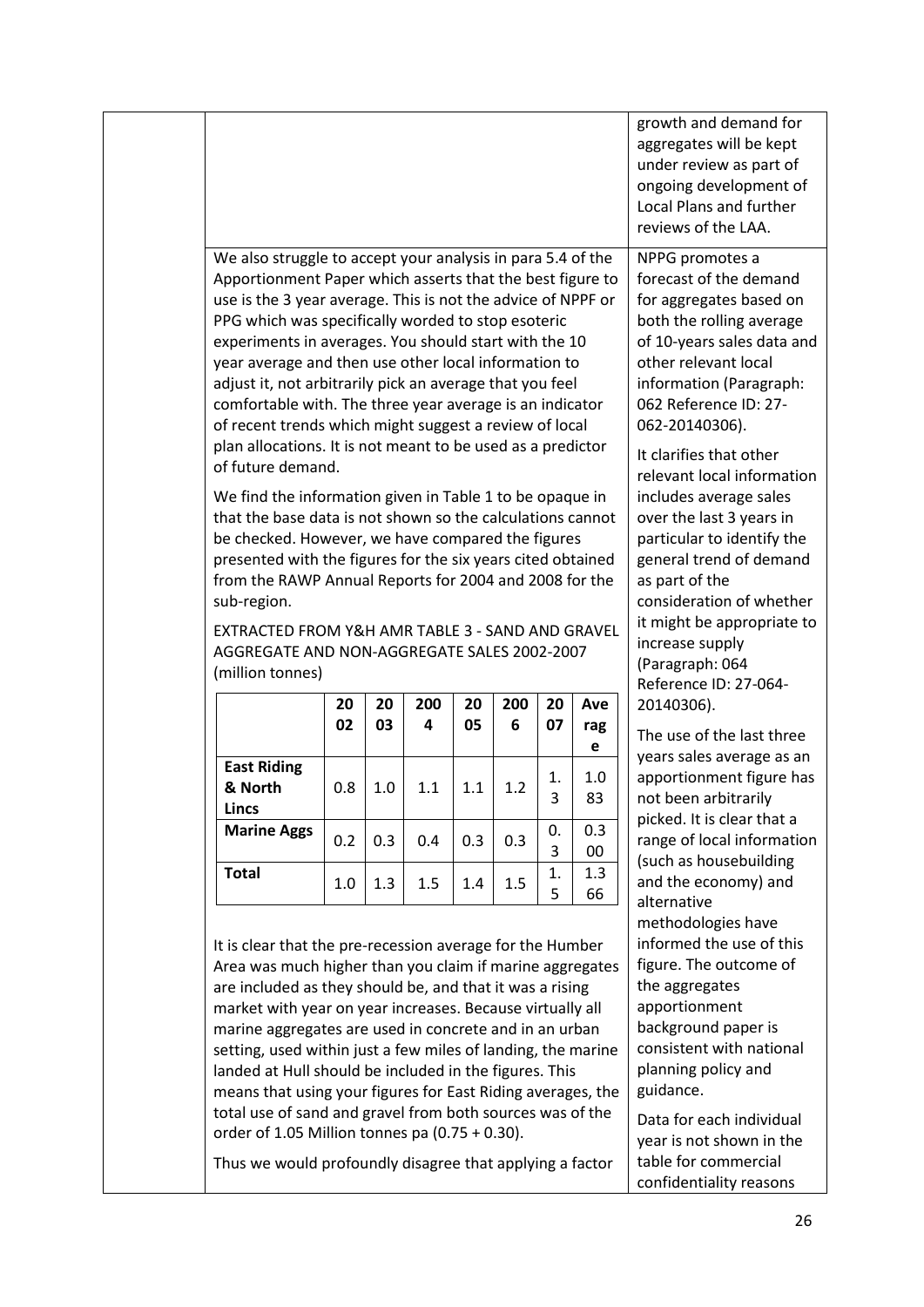|  | to reflect future planned construction ' would not appear<br>to be supported by existing evidence set out in this<br>background paper.' | given it could be used to<br>disaggregate a North<br>Lincolnshire figure from<br>the Humber figure for<br>each given year.                                                                                                                                                                                                                                                                                                                                                                                                                                                                                                                                                                        |
|--|-----------------------------------------------------------------------------------------------------------------------------------------|---------------------------------------------------------------------------------------------------------------------------------------------------------------------------------------------------------------------------------------------------------------------------------------------------------------------------------------------------------------------------------------------------------------------------------------------------------------------------------------------------------------------------------------------------------------------------------------------------------------------------------------------------------------------------------------------------|
|  |                                                                                                                                         | There was an information<br>release of the<br>24/11/2016 from the<br>YHAWP secretary to<br>members containing<br>details of consumption of<br>marine sand and gravel<br>for aggregate use in 2014<br>identifying for each-sub-<br>region the principal<br>supplying Mineral<br>Planning Authorities.<br>Whilst no marine sand<br>and gravel was landed at<br>Hull during 2014, it is<br>possible to see from the<br>data that sand and gravel<br>landed elsewhere is not<br>necessarily used 'within a<br>few miles of landing'. For<br>example, significant<br>proportions of marine<br>sand and gravel landed at<br>South Tyneside makes its<br>way to Durham, Tyne &<br>Wear, and North Yorks. |
|  |                                                                                                                                         | It is also important to<br>bear in mind there are no<br>major constraints on<br>either the permitted<br>supply of sand and gravel<br>or landing capacity from<br>reserves off the Yorkshire<br>Coast. The supply of<br>marine aggregate can<br>therefore fluctuate in line<br>with demand as it has<br>done in the past.                                                                                                                                                                                                                                                                                                                                                                          |
|  |                                                                                                                                         | Given this, and also the<br>plan's role in setting an<br>annual apportionment<br>figure for primary<br>aggregate production it is<br>the average primary<br>aggregate sales figures                                                                                                                                                                                                                                                                                                                                                                                                                                                                                                               |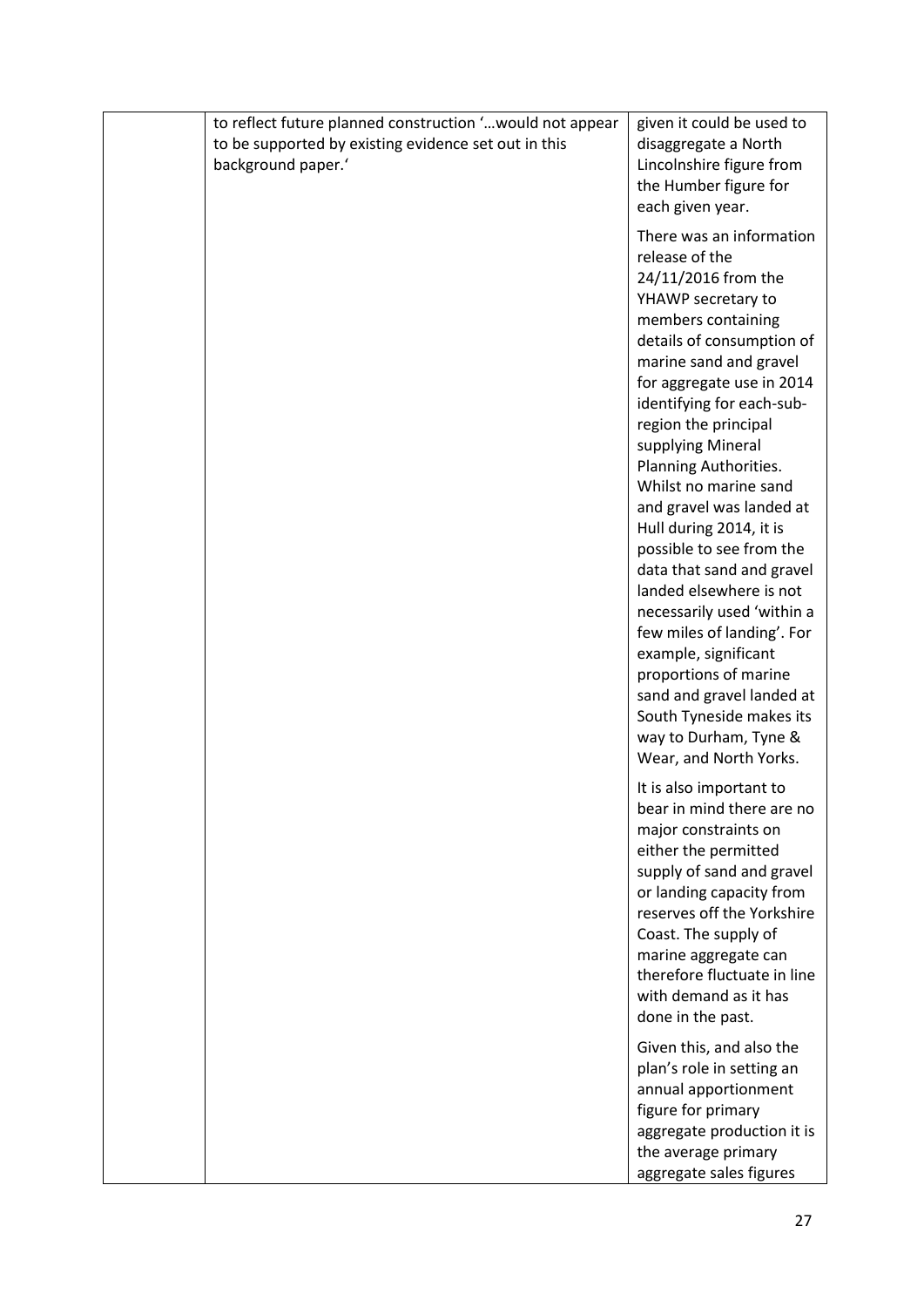|                                                                                                                                                                                                                                                                                                                                                                                                                                                                                                                                                                                                                                                                                                                                   | which is important to                                                                                                                                                                                                                                                                                                                                              |
|-----------------------------------------------------------------------------------------------------------------------------------------------------------------------------------------------------------------------------------------------------------------------------------------------------------------------------------------------------------------------------------------------------------------------------------------------------------------------------------------------------------------------------------------------------------------------------------------------------------------------------------------------------------------------------------------------------------------------------------|--------------------------------------------------------------------------------------------------------------------------------------------------------------------------------------------------------------------------------------------------------------------------------------------------------------------------------------------------------------------|
|                                                                                                                                                                                                                                                                                                                                                                                                                                                                                                                                                                                                                                                                                                                                   | inform this exercise.                                                                                                                                                                                                                                                                                                                                              |
| We also wondered where you obtained the figure of sand<br>and gravel consumed in Humber sourced from East Riding<br>in 2014 of 106,000 tonnes. This figure seems far too low.<br>The total official consumption in the Humber area was<br>424,000 tonnes, but as we have observed this appears to<br>be under-reported (according to figures from ERYC<br>surveys) and the correct figure should be 685,000 tonnes.                                                                                                                                                                                                                                                                                                               | The figure is derived from<br>a National Survey<br>information release via<br>the YHAWP of 1/8/16.<br>The information states<br>that 20% to 30% of the<br>total sand and gravel<br>consumption of the<br>Humber is derived from<br>East Riding. Assuming the<br>25% mid point gives you<br>106,000 tonnes.                                                         |
|                                                                                                                                                                                                                                                                                                                                                                                                                                                                                                                                                                                                                                                                                                                                   | As highlighted above<br>there are discrepancies<br>between YHAWP survey<br>information and National<br>Aggregates Survey<br>information. This is due<br>to differences between<br>the overall number and<br>individual operators<br>responding to each<br>different survey. These<br>differences mean that the<br>two sets of data are not<br>directly comparable. |
| However, we believe that it would be easier to apply a<br>25% uplift to the total sales figures on the reasonable<br>assumption that planned growth in importing areas is also<br>set to rise by at least as much as it is in the East Riding.<br>This would suggest an apportionment of 0.94 Million<br>tonnes pa (0.75 x 1.25). We also do not agree that less<br>material will be exported in the future. Planned growth in<br>importing areas is also set to grow and if it takes place<br>locally it is also likely to be a wider phenomenon.<br>We believe this approach is confirmed by looking at pre-<br>recession figures for housing completions in 2006/7 for<br>the Humber which were about 3,000 and comparing them | As stated in the<br>Background Paper, such<br>an assumption suggested<br>remains untested at<br>examination and doesn't<br>have a firm evidential<br>basis. The apportionment<br>approach suggested has a<br>basis based upon past<br>trends, during both pre-<br>recession and recent<br>trends, and in light of                                                  |
| with current levels of completions which are about 2,000<br>(50% difference). Sand and gravel sales (including marine)<br>in 2006 were 1.5 Million tonnes. Now they are 0.9 Million<br>tonnes. If future housing completions are to rise by about<br>50% this would see a return to 2006/7 levels of house<br>building and an implied sand and gravel sales figure of<br>about 1.5 Million tonnes across the Humber area. If this<br>were so, the ERYC provision level we have suggested<br>might be understated (we acknowledge that some of this<br>might be obtained from renewed imports of marine                                                                                                                            | considering a range of<br>other relevant local<br>information.                                                                                                                                                                                                                                                                                                     |